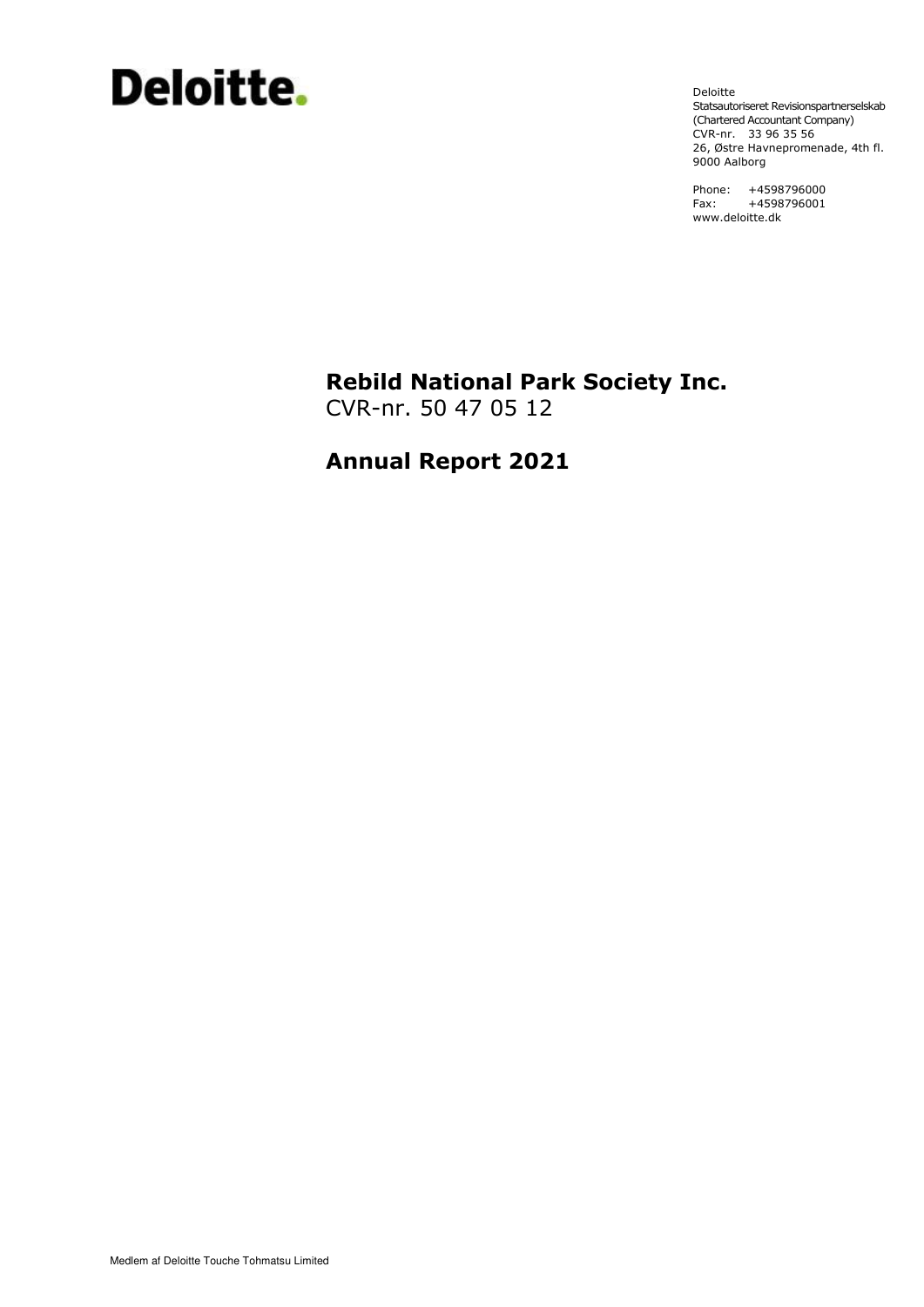### **Contents**

|                                              | Page                              |
|----------------------------------------------|-----------------------------------|
| Society details                              | $\mathbf{1}$                      |
| Statement by Management on the Annual Report | Fejl! Bogmærke er ikke defineret. |
| Independent Auditor's Report                 | Fejl! Bogmærke er ikke defineret. |
| Management commentary                        | Fejl! Bogmærke er ikke defineret. |
| Income statement for 2021                    | 7                                 |
| Balance sheet at 12.31.2021                  | 9                                 |
| <b>Notes</b>                                 | 13                                |
| Accounting policies                          | 23                                |

The English text in this document is an unofficial translation of the Danish original document.

In the case of any inconsistencies, the Danish version shall apply.

Please note that Danish decimal and digit grouping symbols have been used in the financial statements.

The dates have been written in compliance with American standard: month, day, year.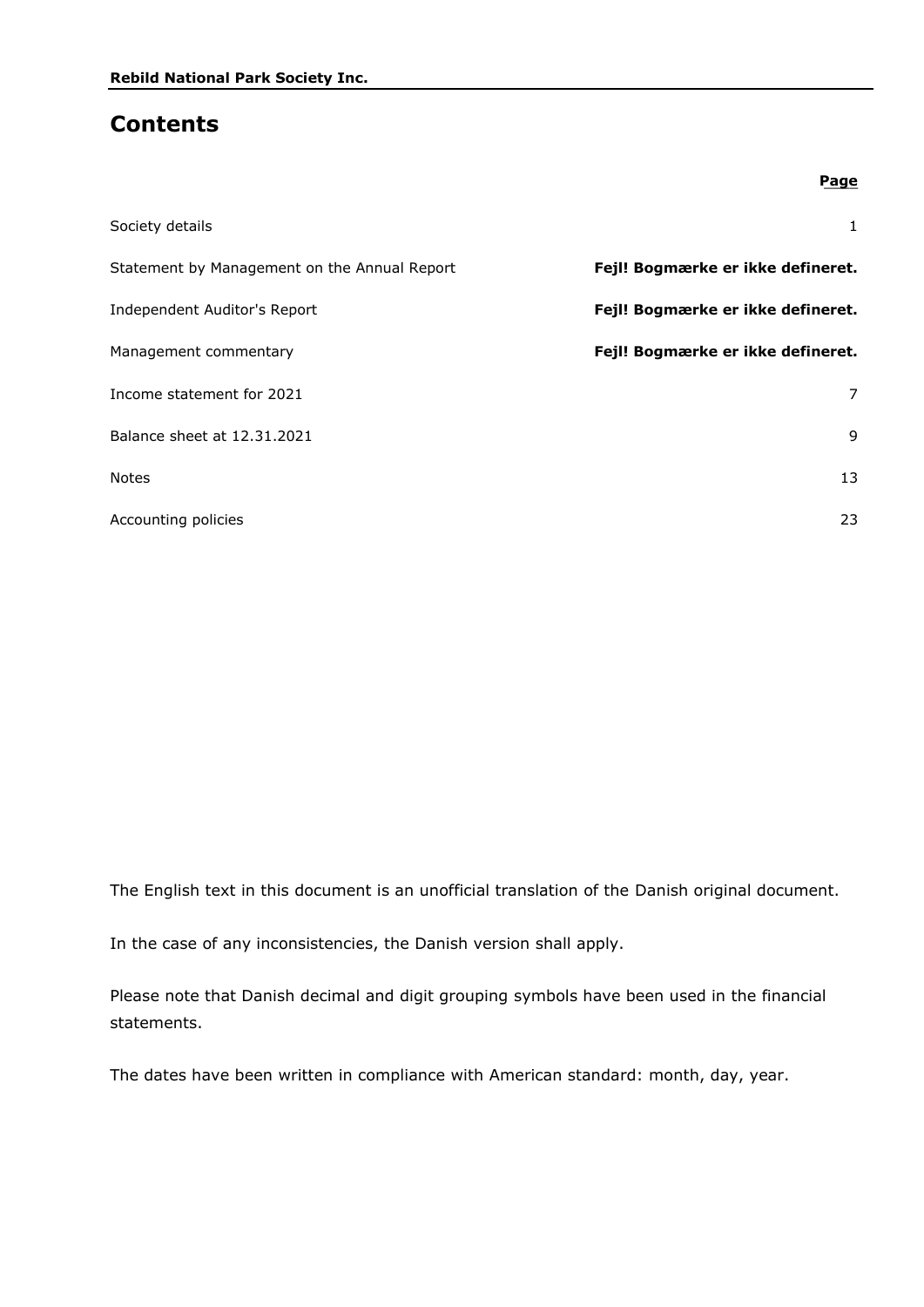### **Society details**

### **Society**

Rebild National Park Society Inc. Hyldgaardsminde 29, Rebildvej, Rebild 9520 Skørping

CVR-nr.: 50 47 05 12

Hometown Municipality: Rebild

### **Management**

Jørgen Bech Madsen, president Jesper Jespersen

### **Auditors**

Deloitte Statsautoriseret Revisionspartnerselskab (Deloitte Chartered Accountant Company) 26, Østre Havnepromenade, 4th floor 9000 Aalborg

The Annual Meeting adopted the Annual Report on 04.30.2022

### **Chairman of the Annual Meeting**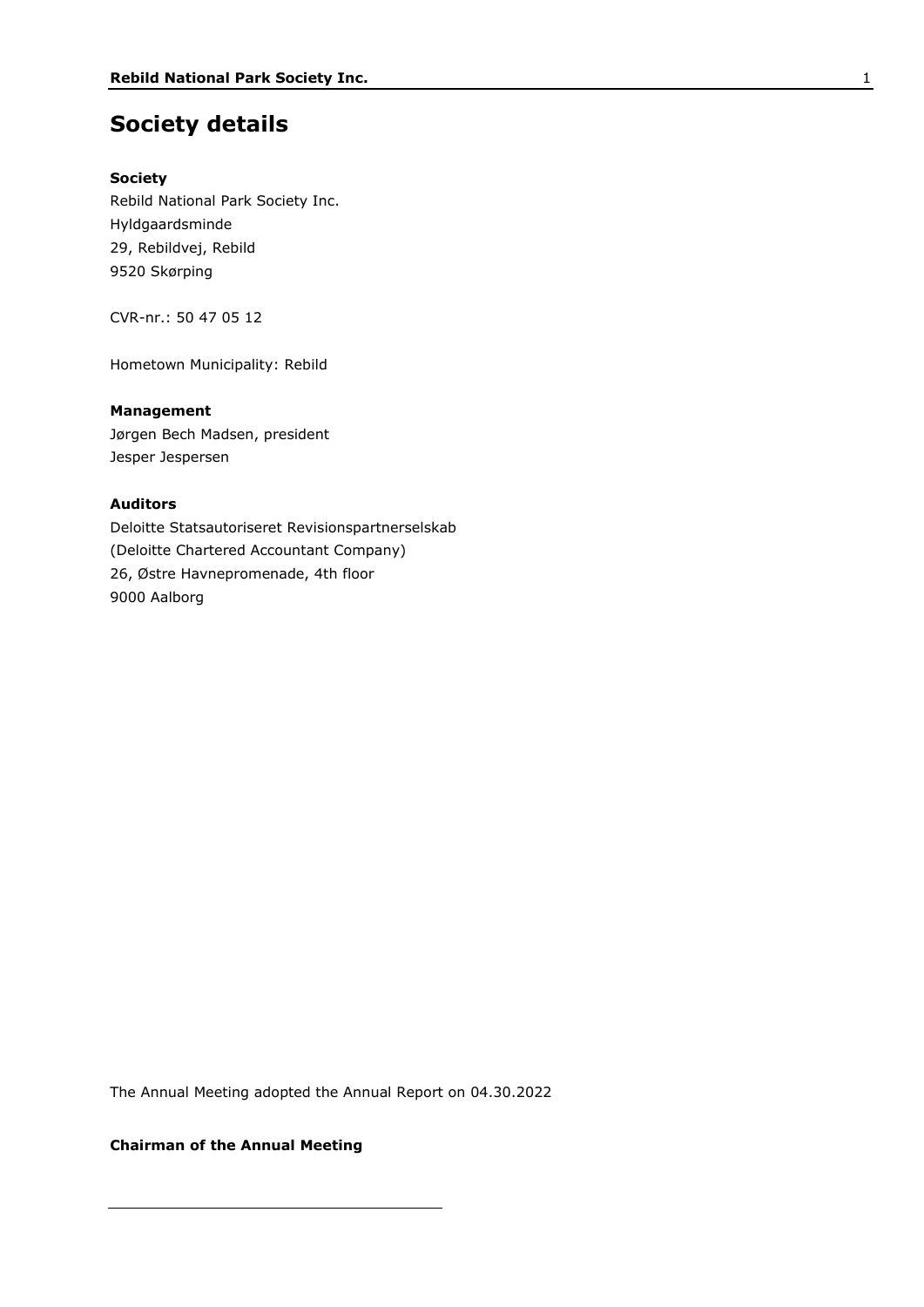### **Statement by Management on the annual report**

Management has today considered and approved the annual report of Rebild National Park Society Inc. for the financial year January  $1^{st}$  to December 31st 2021.

The annual report is presented in accordance with the Danish Financial Statements Act.

In our opinion the financial statements give a true and fair view of the Society's financial position at 12.31.2021 and of its financial performance for the financial year 01.01.2021 to 12.31.2021.

We believe that the management commentary contains a fair review of the affairs and conditions referred to therein.

We recommend the annual report, approved by the Society's Management, for presentation at the Annual Meeting in April 30 2022.

Rebild, 04.02.2022

### **Management**

Jørgen Bech Madsen Mannesott var desper Jespersen president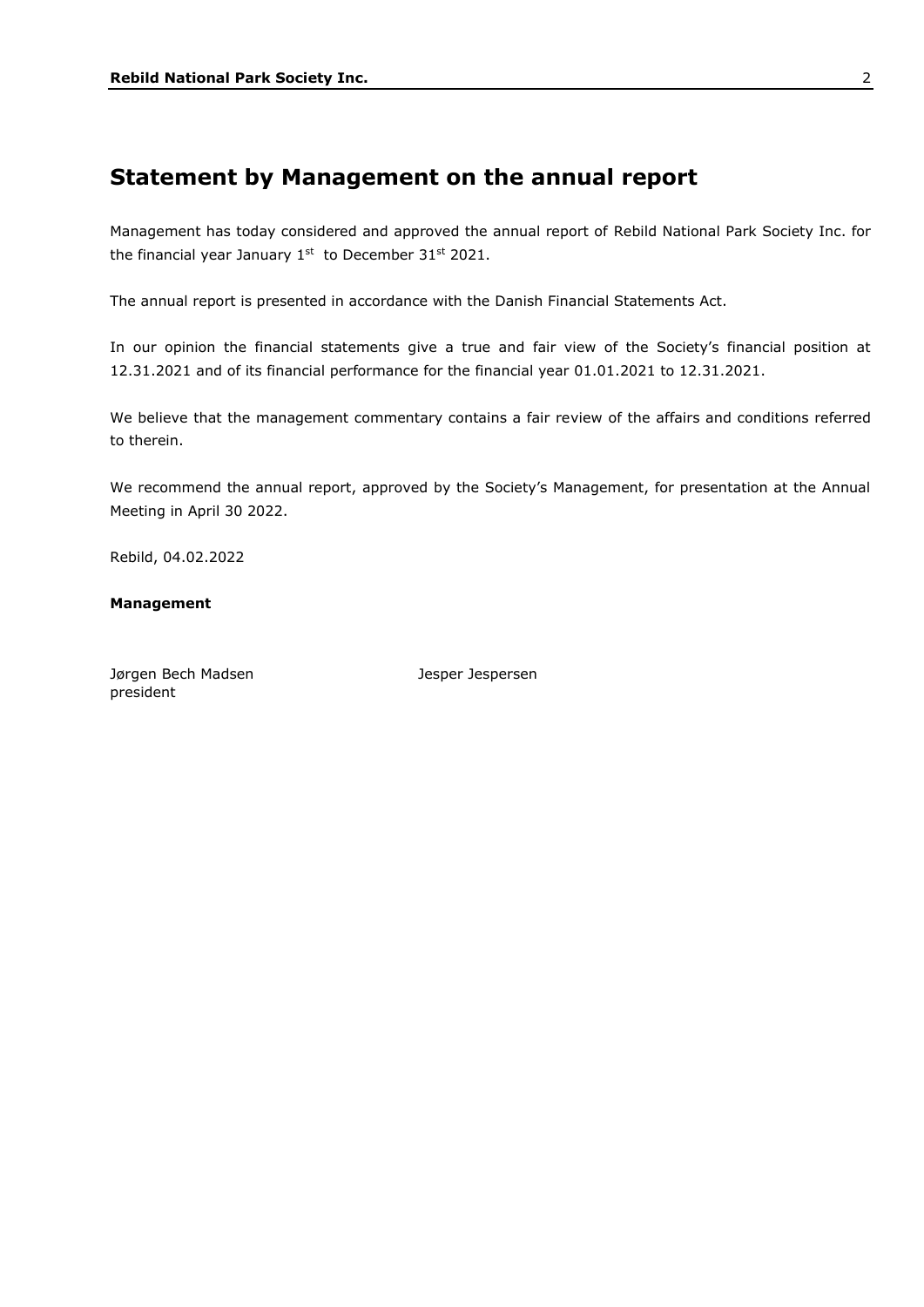### **Independent auditor's report**

#### **To the owners of Rebild National Park Society Inc.**

#### **Opinion**

We have audited the financial statements of Rebild National Park Society Inc. for the financial year 01.01.2021 – 12.31.2021, which comprise the income statement, balance sheet and notes, including accounting policies. The financial statements are prepared under the Danish Financial Statements Act.

In our opinion, the financial statements give a true and fair view of the Society's financial position at 12.31.2021 and of the results of its operations for the financial year 01.01.2021 – 12.31.2021 in accordance with the provisions of the Danish Financial Statements Act.

#### **Basis for opinion**

We conducted our audit in accordance with International Standards on Auditing (ISAs) and additional requirements applicable in Denmark. Our responsibilities under those standards and requirements are further described in the Auditor's responsibilities for the audit of the financial statements section of this Auditor's report. We are independent of the Entity in accordance with the International Ethics Standards Board of Accountants' Code of Ethics for Professional Accountants (IESBA Code) and the additional requirements applicable in Denmark, and we have fulfilled our other ethical responsibilities in accordance with these requirements. We believe that the audit evidence we have obtained is sufficient and appropriate to provide a basis for our opinion.

#### **Management's responsibilities for the financial statements**

Management is responsible for the preparation of financial statements that give a true and fair view in accordance with the Danish Financial Statements Act, and for such internal control as Management determines is necessary to enable the preparation of financial statements that are free from material misstatement, whether due to fraud or error.

In preparing the financial statements, Management is responsible for assessing the Entity's ability to continue as a going concern, for disclosing, as applicable, matters related to going concern, and for using the going concern basis of accounting in preparing the financial statements unless Management either intends to liquidate the Entity or to cease operations, or has no realistic alternative but to do so.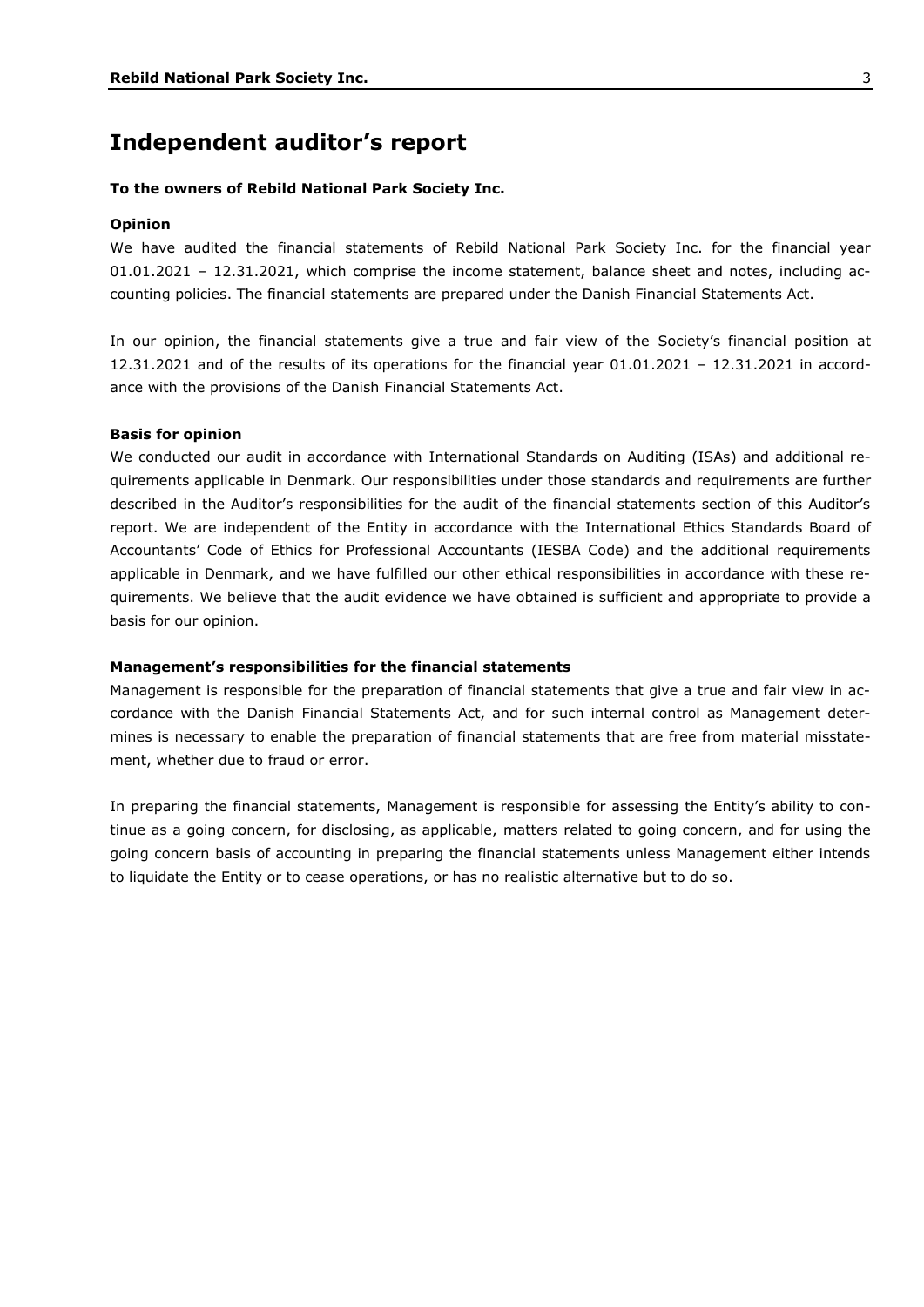### **Independent auditor's report**

#### **Auditor's responsibilities for the audit of the financial statements**

Our objectives are to obtain reasonable assurance about whether the financial statements as a whole are free from material misstatement, whether due to fraud or error, and to issue an auditor's report that includes our opinion. Reasonable assurance is a high level of assurance, but is not a guarantee that an audit conducted in accordance with ISAs and the additional requirements applicable in Denmark will always detect a material misstatement when it exits. Misstatements can arise from fraud or error and are considered material if, individually or in the aggregate, they could reasonably be expected to influence the economic decisions of users taken on the basis of these financial statements.

As part of an audit conducted in accordance with ISAs and the additional requirements applicable in Denmark, we exercise professional judgement and maintain professional skepticism throughout the audit. We also:

- Identify and assess the risks of material misstatement of the financial statements, whether due to fraud or error, design and perform audit procedures responsive to those risks, and obtain audit evidence that is sufficient and appropriate to provide a basis for our opinion. The risk of not detecting a material misstatement resulting from fraud is higher than for one resulting from error, as fraud may involve collusion, forgery, intentional omissions, misrepresentations, or the override of internal control.
- Obtain an understanding of internal control relevant to the audit in order to design audit procedures that are appropriate in the circumstances, but not for the purpose of expressing an opinion on the effectiveness of the Entity's internal control.
- Evaluate the appropriateness of accounting policies used and the reasonableness of accounting estimates and related disclosures made by Management.
- Conclude on the appropriateness of Management's use of the going concern basis of accounting in preparing the financial statements, and, based on the audit evidence obtained, whether a material uncertainty exists related to events or conditions that may cast significant doubt on the Entity's ability to continue as a going concern. If we conclude that a material uncertainty exists, we are required to draw attention in our auditor's report to the related disclosures in the financial statements or, if such disclosures are inadequate, to modify our opinion. Our conclusions are based on the audit evidence obtained up to the date of our auditor's report. However, future events or conditions may cause the Entity to cease to continue as a going concern.
- Evaluate the overall presentation, structure and content of the financial statements, including the disclosures in the notes, and whether the financial statements represent the underlying transactions and events in a manner that gives a true and fair view.

We communicate with those charged with governance regarding, among other matters, the planned scope and timing of the audit and significant audit findings, including any significant deficiencies in internal control that we identify during our audit.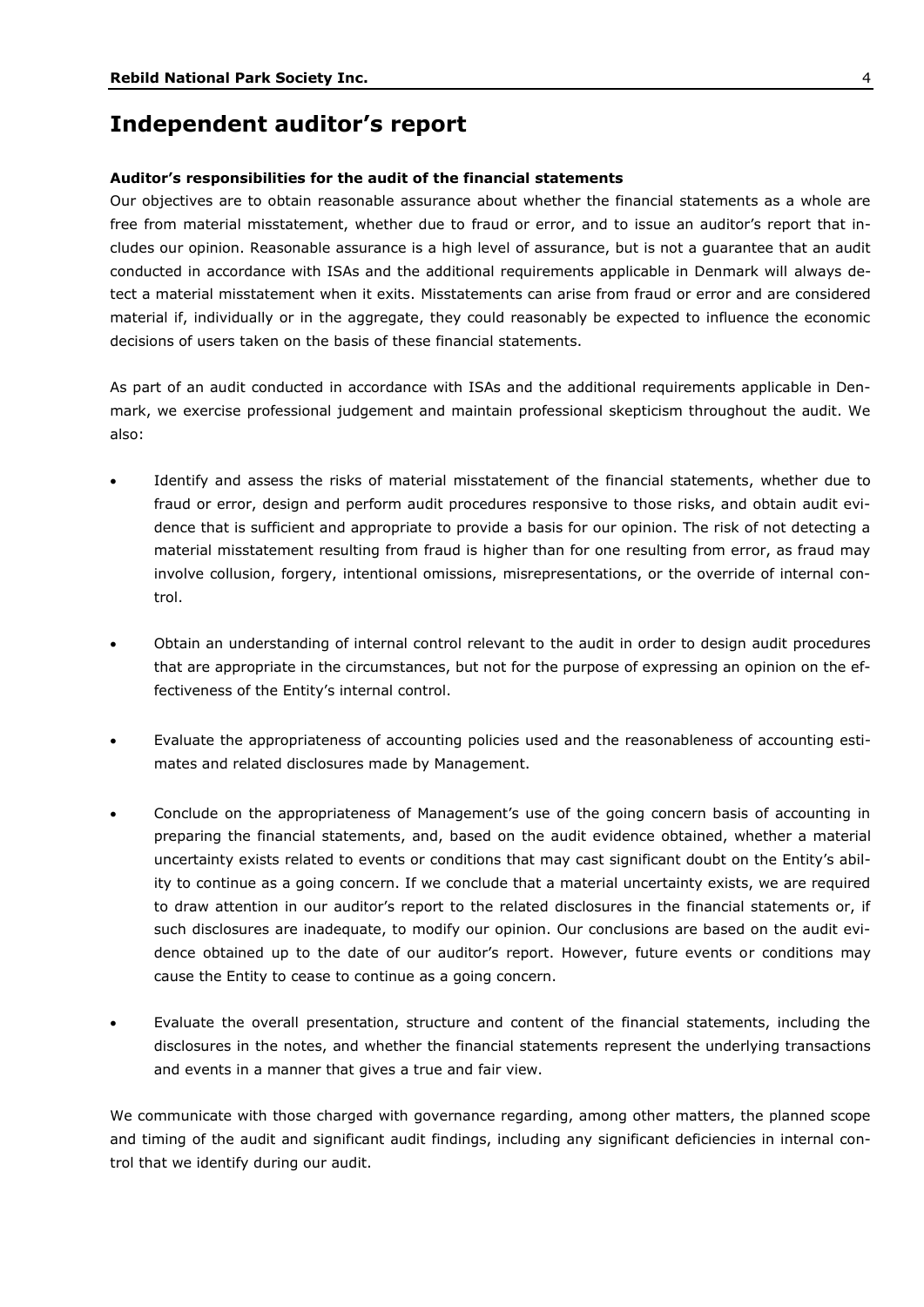#### **Statement on the management commentary**

Management is responsible for the management commentary.

Our opinion on the financial statements does not cover the management commentary, and we do not express any form of assurance conclusion thereon.

### **Independent auditor's report**

In connection with our audit of the financial statements, our responsibility is to read the mangement commentary and, in doing so, consider whether the management commentary is materially inconsistent with the financial statements or our knowledge obtained in the audit or otherwise appears to be materially misstated.

Moreover, it is our responsibility to consider whether the management commentary provides the information required under the Danish Financial Statements Act.

Based on the work, we have performed, we conclude that the management commentary is in accordance with the financial statements and has been prepared in accordance with the requirements of the Danish Financial Statements Act. We did not identify any material misstatement of the management commentary.

Aalborg, 04.02.2022

### **Deloitte**

Statsautoriseret Revisionspartnerselskab Central Business Registration No. 33 96 35 56

Peter Nørrevang State-Authorised Public Accountant MNE-nr. mne11706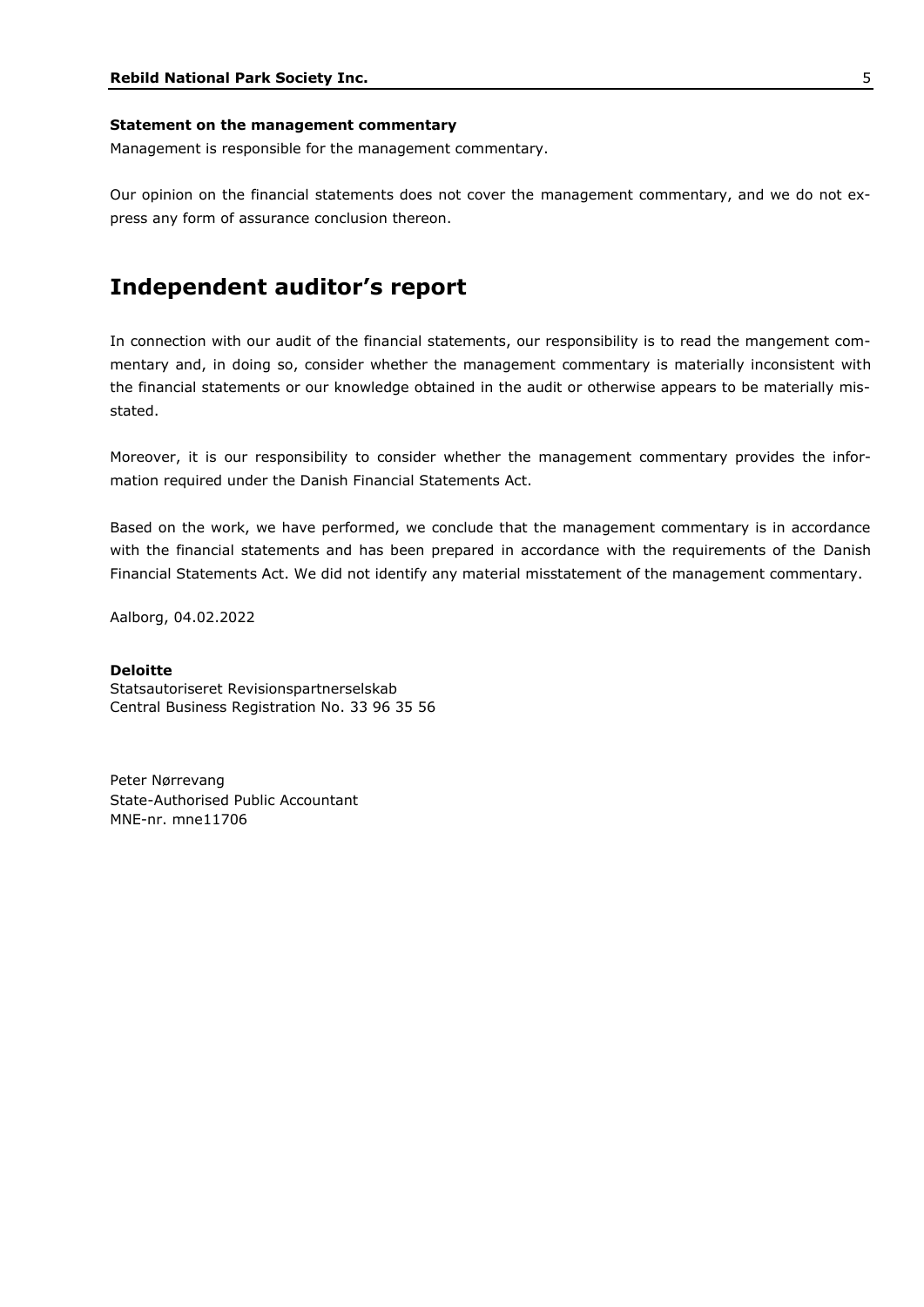### **Management commentary**

#### **Primary activities**

The Society's activities are to arrange and carry out events in celebration and commemoration of the Danish emigration to the United States of America and of the ideals of freedom inducing this emigration, and in particular to commemorate the American Independence Day on 4<sup>th</sup> July at Rebild National Park in Denmark.

#### **Development in activities and finances**

The financial performance of the Society's operations in the period under review and the Society's financial position at the end of the financial year appear from the following income statement and balance sheet.

The Society's result for the period January  $1^{st}$  – December 31st 2021 amounts to a deficit of DKK 115,824.

The result for 2021 is affected by the total and partial closure of the societies in both Denmark and the USA. The main tasks for 2021 have therefore been to adjust the activities of the Rebild Society to the current conditions. It was only possible to have a smaller scale Rebild celebration on 4th July at a late stage. Futhermore, the Annual conference in Arizona, which had been planned for a long time, was now possible to carry out, albeit participation from Denmark not being possible.

We still experience a decrease in the number of members both in the USA and in Denmark, which of course affects the membership fee income and our finances both on the short and long term.

#### **Events after the balance sheet date**

After the balance sheet date COVID-19 has continued to affect the entire world, also the Rebild National Park Society. However, we do not expect it to have a significant impact on the financial performance for 2022.

#### **Outlook**

An improved result is expected for 2022 based on the initiatives and activities, which have been launched in order to strengthen the Society's financial performance, etc.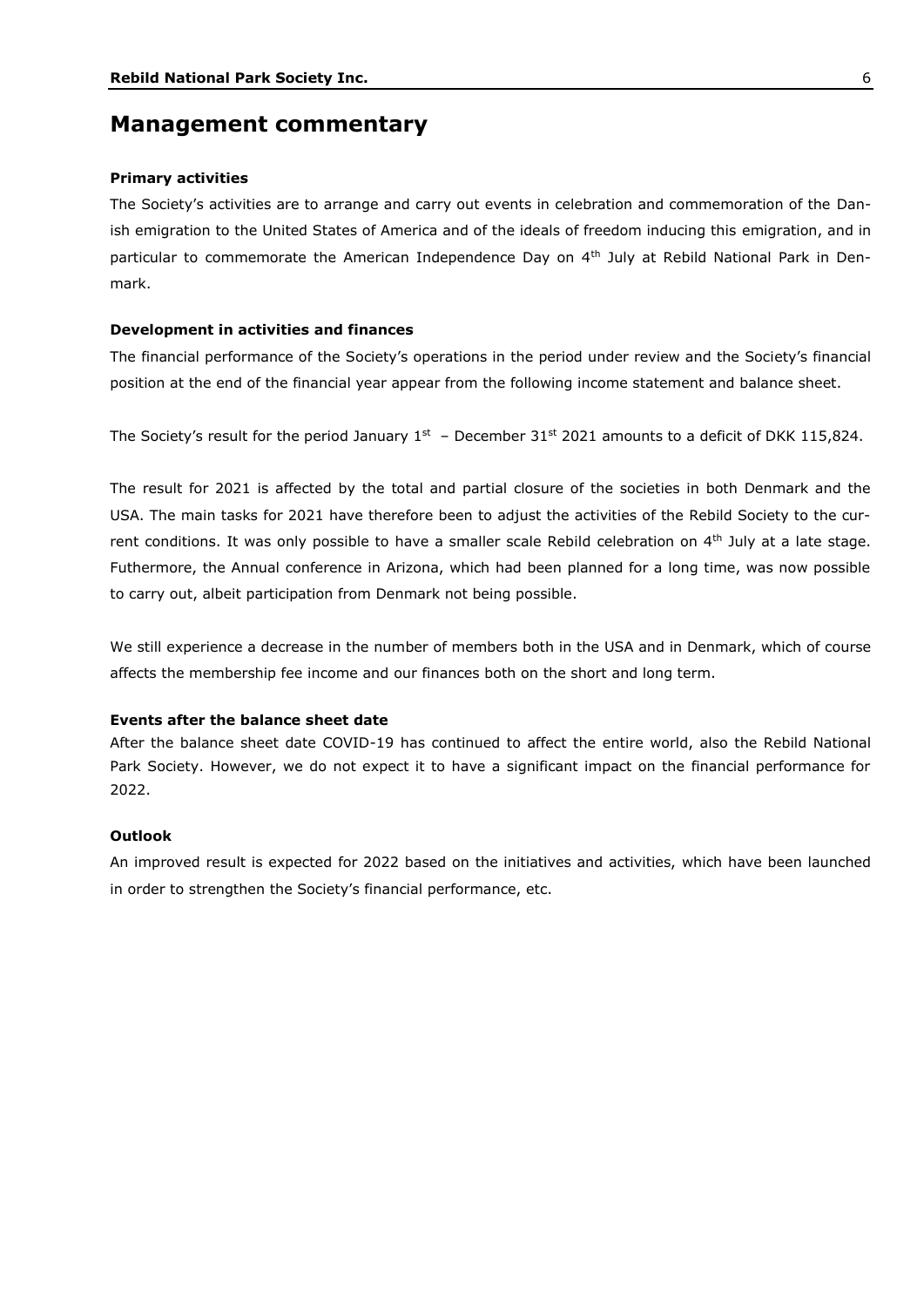# **Income statement for 2021**

|                                                                     | <b>Note</b>    | 2021<br><b>DKK</b> | 2020<br><b>DKK</b> |
|---------------------------------------------------------------------|----------------|--------------------|--------------------|
| Rebild Benefactors, DK                                              |                | 136.640            | 168.920            |
| Rebild Benefactore, EU                                              |                | 0                  | 0                  |
| Rebild Benefactors, USA                                             |                | 9.842              | 97.013             |
| Donations DK                                                        |                | 0                  | 10.920             |
| Membership fees, DK                                                 | 1              | 148.725            | 183.120            |
| Membership fees and other income, USA                               |                | 339.509            | 311.664            |
| Rental income                                                       | $\overline{2}$ | 59.894             | 70.582             |
| <b>Total income</b>                                                 |                | 694.610            | 842.219            |
| Rebild Benefactor Agreements                                        | 3              | 0                  | 0                  |
| Property expenses                                                   | 4              | (27.170)           | (87.508)           |
| Publications - marketing expenses                                   | 5              | (138.249)          | (128.606)          |
| Administrative expenses, DK                                         | 6              | (310.373)          | (443.940)          |
| Administrative expenses and other expenses, USA                     | 10             | (172.998)          | (266.542)          |
| Meetings, travels and entertainment expenses (incl. annual meeting) |                | (5.432)            | (12.969)           |
| Operation of Blokhuset (museum)                                     | 7              | (98)               | (2.186)            |
| 4th July festival etc., net income/(net expense)                    | 8              | (131.231)          | 176.901            |
| <b>Total expenses</b>                                               |                | (785.551)          | (764.850)          |
| Profit/loss before interest                                         |                | (90.941)           | 77.369             |
| Interest expenses, bank                                             |                | (26.848)           | (36.583)           |
| Exchange rate adjustments                                           |                | <u>1.965</u>       | (20.862)           |
| <b>Profit/loss for the year</b>                                     |                | (115.824)          | 19.924             |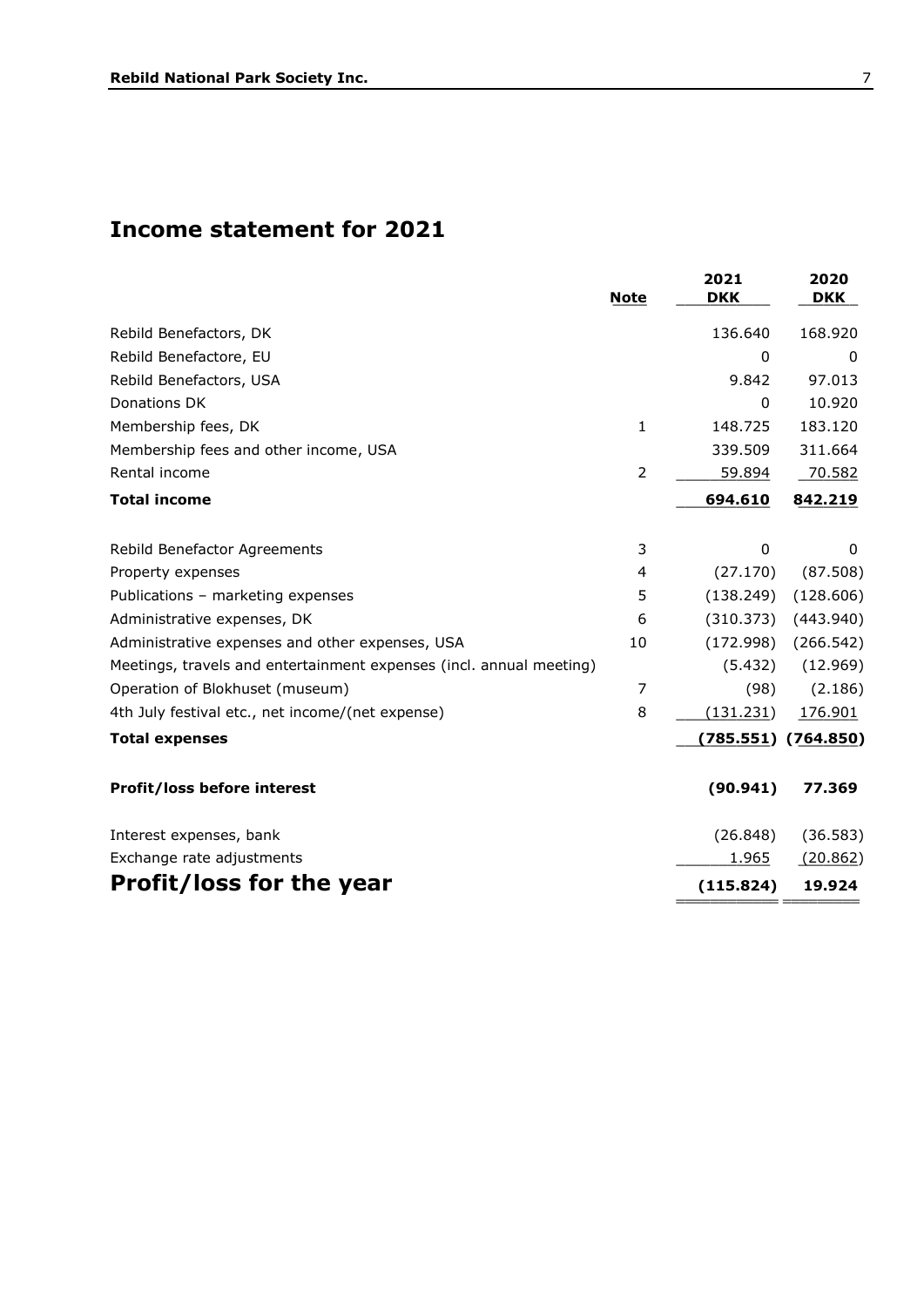### **Income statement for 2021 - USD**

|                                                                     | <b>Note</b>  | 2021<br><b>DKK</b> | 2021<br><b>USD</b>      |
|---------------------------------------------------------------------|--------------|--------------------|-------------------------|
| Rebild Benefactors, DK                                              |              | 136.640            | 21.552                  |
| Rebild Benefactore, EU                                              |              | 0                  | 0                       |
| Rebild Benefactors, USA                                             |              | 9.842              | 1.552                   |
| Donations DK                                                        |              | 0                  | 0                       |
| Membership fees, DK                                                 | $\mathbf{1}$ | 148.725            | 23.458                  |
| Membership fees and other income, USA                               |              | 339.509            | 53.550                  |
| Rental income                                                       | 2            | 59.894             | 9.447                   |
| <b>Total income</b>                                                 |              | 694.610            | 109.560                 |
| Rebild Benefactor Agreements                                        | 3            | $\mathbf 0$        | $\mathbf{0}$            |
| Property expenses                                                   | 4            | (27.170)           | (4.285)                 |
| Publications - marketing expenses                                   | 5            | (138.249)          | (21.806)                |
| Administrative expenses, DK                                         | 6            | (310.373)          | (48.955)                |
| Administrative expenses and other expenses, USA                     | 10           | (172.998)          | (27.287)                |
| Meetings, travels and entertainment expenses (incl. annual meeting) |              | (5.432)            | (857)                   |
| Operation of Blokhuset (museum)                                     | 7            | (98)               | (15)                    |
| 4th July festival etc., net income/(net expense)                    | 8            | (131.231)          | (20.699)                |
| <b>Total expenses</b>                                               |              |                    | $(785.551)$ $(123.904)$ |
| Profit/loss before interest                                         |              | (90.941)           | (14.344)                |
| Interest expenses, bank                                             |              | (26.848)           | (4.235)                 |
| Exchange rate adjustments                                           |              | 1.965              | 310                     |
| <b>Profit/loss for the year</b>                                     |              | (115.824)          | (18.269)                |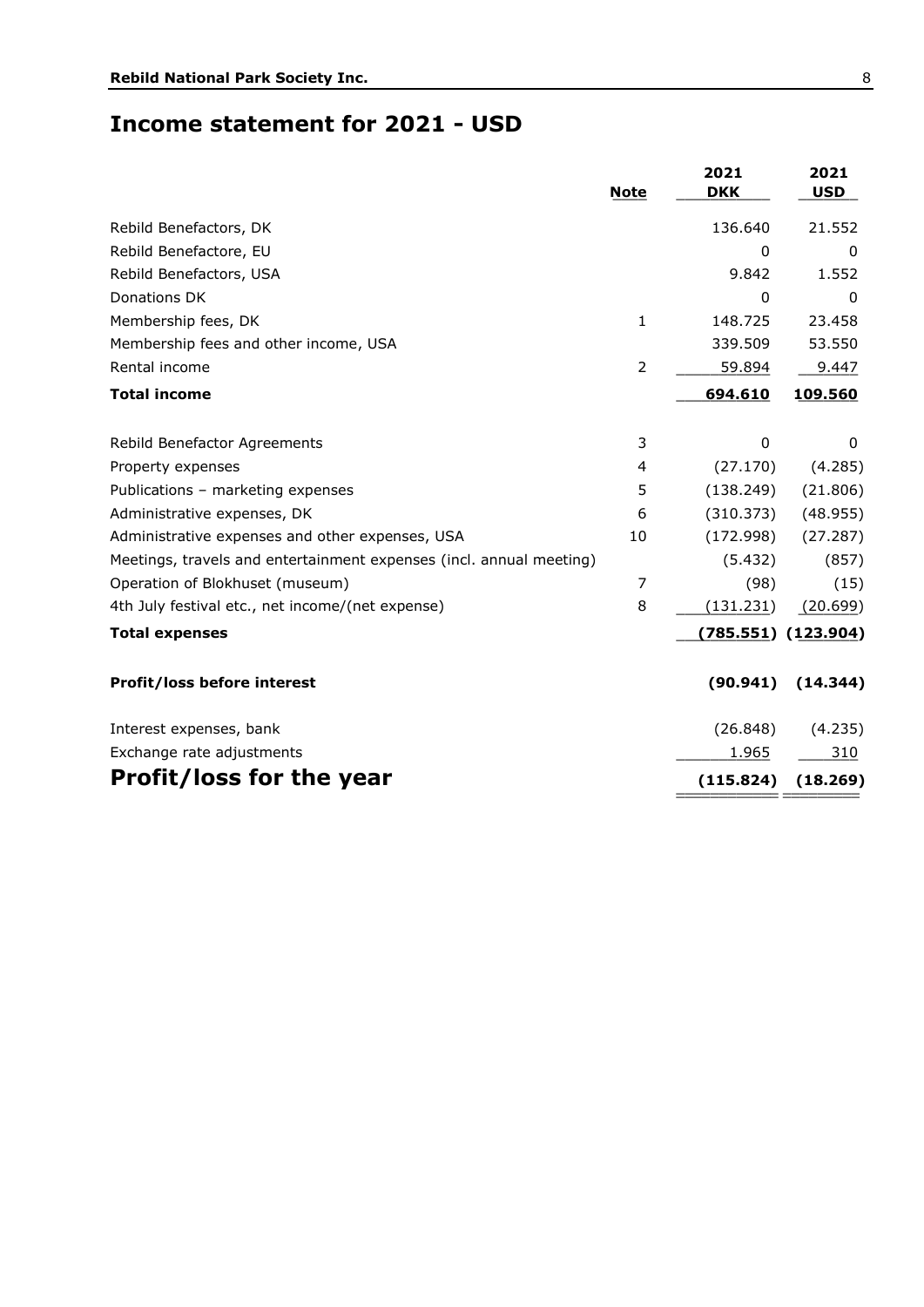# **Balance sheet at 12.31.2021**

| <b>Note</b>                                             | 2021<br><b>DKK</b> | 2020<br><b>DKK</b>  |
|---------------------------------------------------------|--------------------|---------------------|
| Properties "Hyldgårsminde", "Blokhuset", and "Tophuset" | 1.144.825          | 1.144.825           |
| <b>Property, plant and equipment</b>                    |                    | 1.144.825 1.144.825 |
| Inventories Blokhus                                     | 0                  | 6.500               |
| Inventories                                             | 10.000             | 42.495              |
| <b>Inventories</b>                                      | 10.000             | 48.995              |
|                                                         |                    |                     |
| Receivables                                             | 124.672            | 97.062              |
| Other receivables                                       | 0                  | 19.452              |
| Prepayments                                             | 10.765             | 6.738               |
| <b>Receivables</b>                                      | 135.437            | 123.252             |
| Bank deposit                                            | 1.330              | $\mathbf{0}$        |
| Cash, USA                                               | 13.147             | 100.591             |
| Cash in hand                                            | 377                | 377                 |
| Cash                                                    | 14.854             | 100.968             |
| <b>Current assets</b>                                   | 160.291            | 273.215             |
| <b>Assets</b>                                           |                    | 1.305.116 1.418.040 |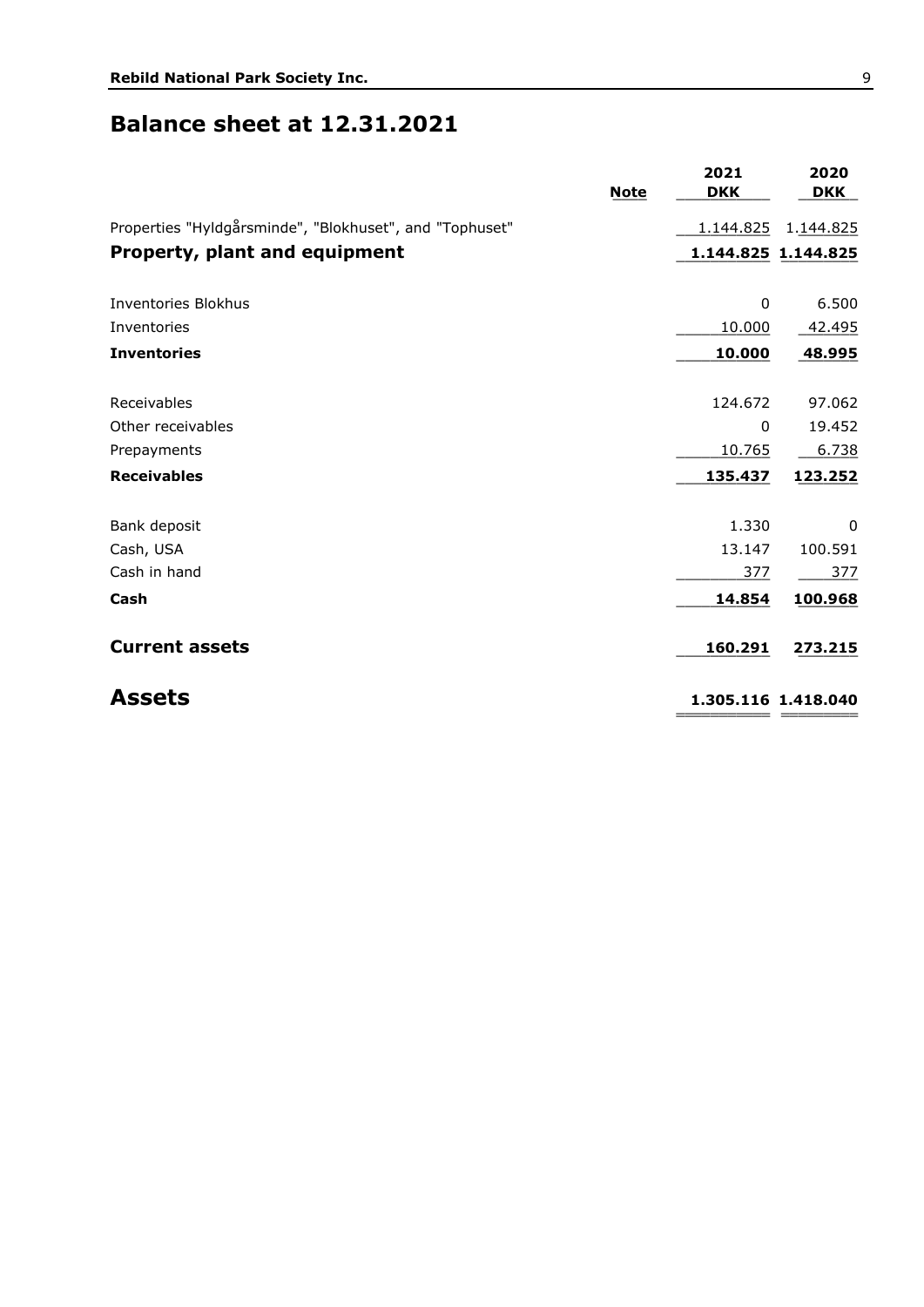### **Balance sheet at 12.31.2021 USD**

|                                                         | <b>Note</b> | 2021<br><b>DKK</b> | 2021<br><b>USD</b> |
|---------------------------------------------------------|-------------|--------------------|--------------------|
| Properties "Hyldgårsminde", "Blokhuset", and "Tophuset" |             | 1.144.825          | 180.572            |
| <b>Property, plant and equipment</b>                    |             | 1.144.825          | 180.572            |
| <b>Inventories Blokhus</b>                              |             | 0                  | 0                  |
| Inventories                                             |             | 10.000             | 1.577              |
| <b>Inventories</b>                                      |             | 10.000             | 1.577              |
| Receivables                                             |             | 124.672            | 19.664             |
| Other receivables                                       |             | 0                  | 0                  |
| Prepayments                                             |             | 10.765             | 1.698              |
| <b>Receivables</b>                                      |             | 135.437            | 21.362             |
| Bank deposit                                            |             | 1.330              | 210                |
| Cash, USA                                               |             | 13.147             | 2.076              |
| Cash in hand                                            |             | 377                | 60                 |
| Cash                                                    |             | 14.854             | 2.343              |
| <b>Current assets</b>                                   |             | 160.291            | 25.282             |
| <b>Assets</b>                                           |             | 1.305.116          | 205.854            |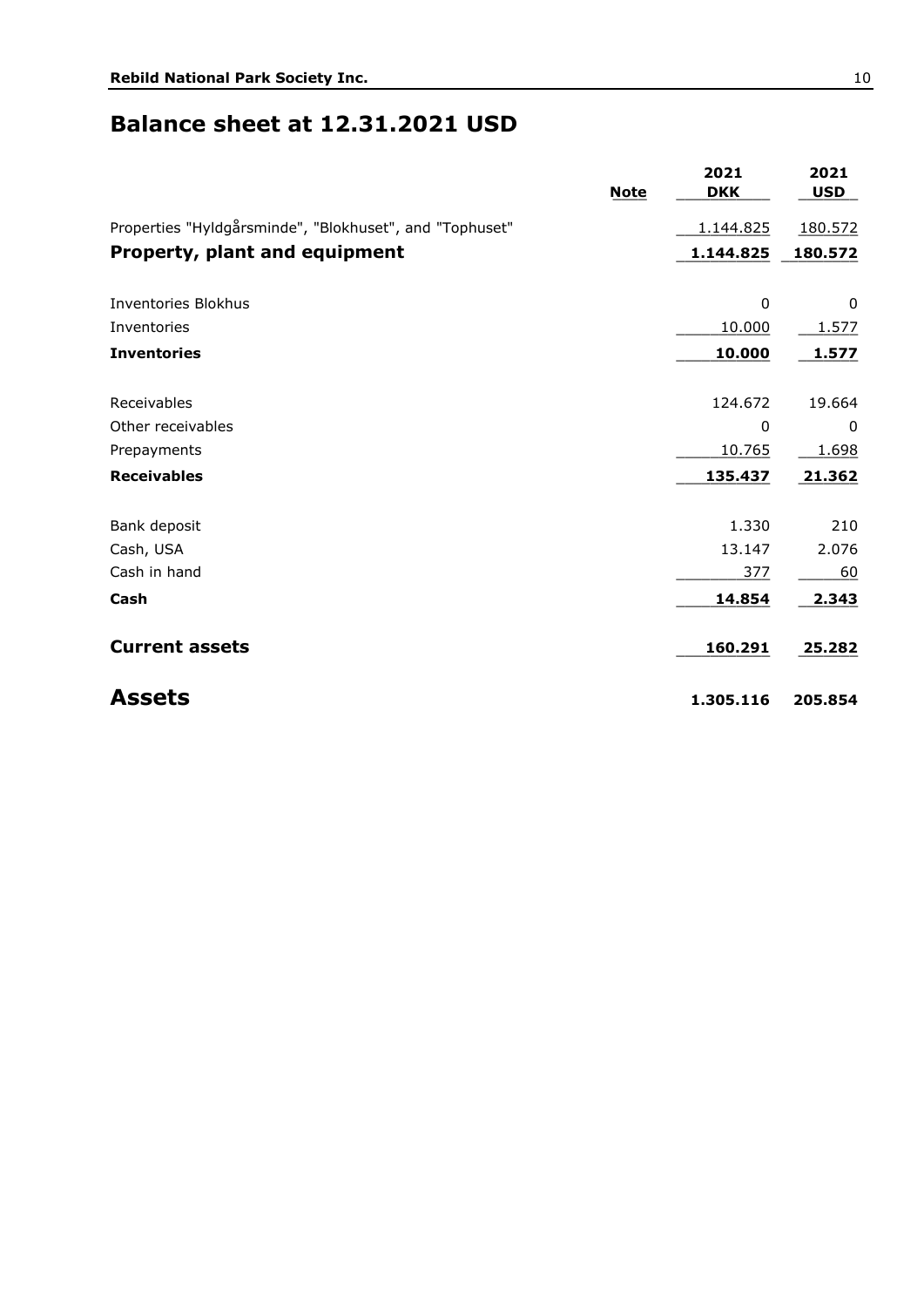### **Balance sheet at 12.31.2021**

|                                               | <b>Note</b> | 2021<br><b>DKK</b> | 2020<br><b>DKK</b>  |
|-----------------------------------------------|-------------|--------------------|---------------------|
| <b>Equity</b>                                 | 9           | 649.450            | 765.274             |
| Holiday pay obligation                        |             | 33.120             | 33.120              |
| Non-current liabilities other than provisions |             | 33.120             | 33.120              |
| Bank debt                                     |             | 457.901            | 420.964             |
| Payables                                      |             | 91.853             | 10.091              |
| Other payables                                |             | 22.500             | 22.500              |
| Withholding tax, holiday pay, etc. payable    |             | 380                | 46.127              |
| Outstanding VAT                               |             | 2.831              | 2.365               |
| Annual meeting, intercompany account          |             | 47.081             | 117.599             |
| <b>Short-term liabilities</b>                 |             | 622.546            | 619.646             |
| <b>Liabilities</b>                            |             | 655.666            | 652.766             |
| <b>Total liabilities</b>                      |             |                    | 1.305.116 1.418.040 |
|                                               |             |                    |                     |

As collateral for bank liabilities a mortgage deed of 900 K DKK with a mortgage on the company's assets was desposited.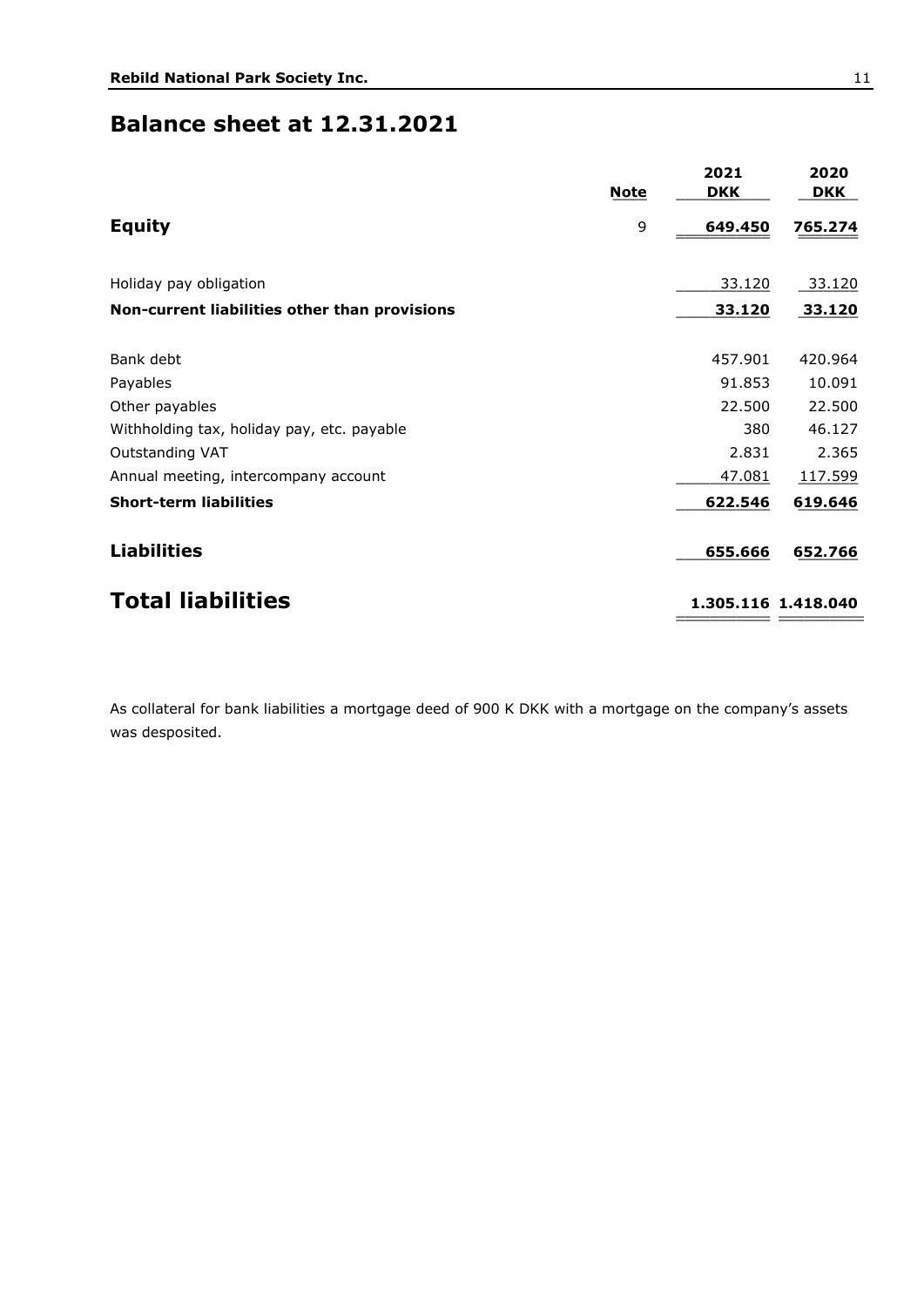### **Balance sheet at 12.31.2021 USD**

|                                               | <b>Note</b> | 2021<br><b>DKK</b> | 2021<br><b>USD</b> |
|-----------------------------------------------|-------------|--------------------|--------------------|
| <b>Equity</b>                                 | 9           | 649.450            | 102.437            |
| Holiday pay obligation                        |             | 33.120             | 5.224              |
| Non-current liabilities other than provisions |             | 33.120             | 5.224              |
| Bank debt                                     |             | 457.901            | 72.224             |
| Payables                                      |             | 91.853             | 14.488             |
| Other payables                                |             | 22.500             | 3.549              |
| Withholding tax, holiday pay, etc. payable    |             | 380                | 60                 |
| Outstanding VAT                               |             | 2.831              | 447                |
| Annual meeting, intercompany account          |             | 47.081             | 7.426              |
| <b>Short-term liabilities</b>                 |             | 622.546            | 98.193             |
| <b>Liabilities</b>                            |             | 655.666            | 103.417            |
| <b>Total liabilities</b>                      |             | 1.305.116          | 205.854            |

As collateral for bank liabilities a mortgage deed of 900 K DKK with a mortgage on the company's assets was desposited.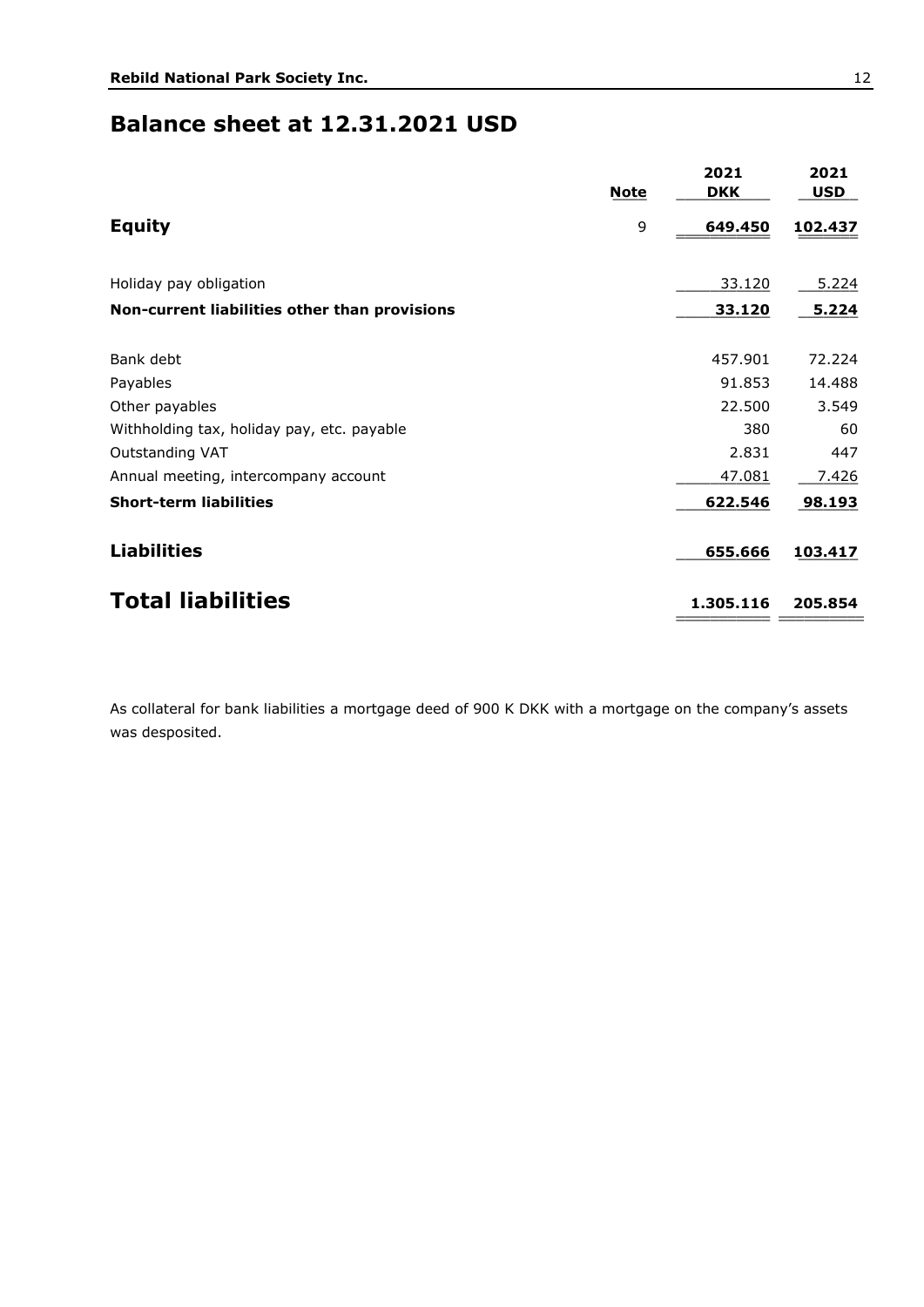### **Notes**

|                                      | 2021<br><b>DKK</b> | 2020<br><b>DKK</b>      |
|--------------------------------------|--------------------|-------------------------|
| 1. Membership fees, DK               |                    |                         |
| Personal membership                  | 50.715             | 53.800                  |
| Household membership                 | 70.510             | 78.100                  |
| Youth membership                     | 1.000              | 2.000                   |
| Associate membership                 | 16.500             | 13.500                  |
| Corporate membership                 | 10.000             | 10.000                  |
| Lifetime membership                  | $\overline{0}$     | 25.720                  |
|                                      | 148.725            | 183.120                 |
| 2. Rental income                     |                    |                         |
| Rental income land                   | 24.950             | 29.272                  |
| Rental income Tophuset               | 34.944             | 41.310                  |
|                                      | 59.894             | 70.582                  |
| 3. Rebild Benefactor Agreements      |                    |                         |
| 4th July Festival                    | $\overline{0}$     | $\overline{0}$          |
|                                      | $\mathbf 0$        | 0                       |
| 4. Property expenses                 |                    |                         |
| Electricity, water, etc.             | (21.601)           | (44.431)                |
| Repair land/property                 | 0                  | 0                       |
| Insurance                            | (4.234)            | (17.602)                |
| Maintenance                          | (1.335)            | (475)                   |
| Donations                            | $\overline{0}$     | (25.000)                |
|                                      | (27.170)           | (87.508)                |
| <b>5. Publications</b>               |                    |                         |
| Newsletter - printing, editing, etc. | (8.556)            | (6.750)                 |
| Newsletter - postage/dispatch        | (3.824)            | (6.273)                 |
| Newsletter - miscellaneous           | (4.625)            | (13.976)                |
| Marketing projects                   | (121.244)          | (101.607)               |
| Sponsorships/Donations               | $\overline{0}$     |                         |
|                                      |                    | $(138.249)$ $(128.606)$ |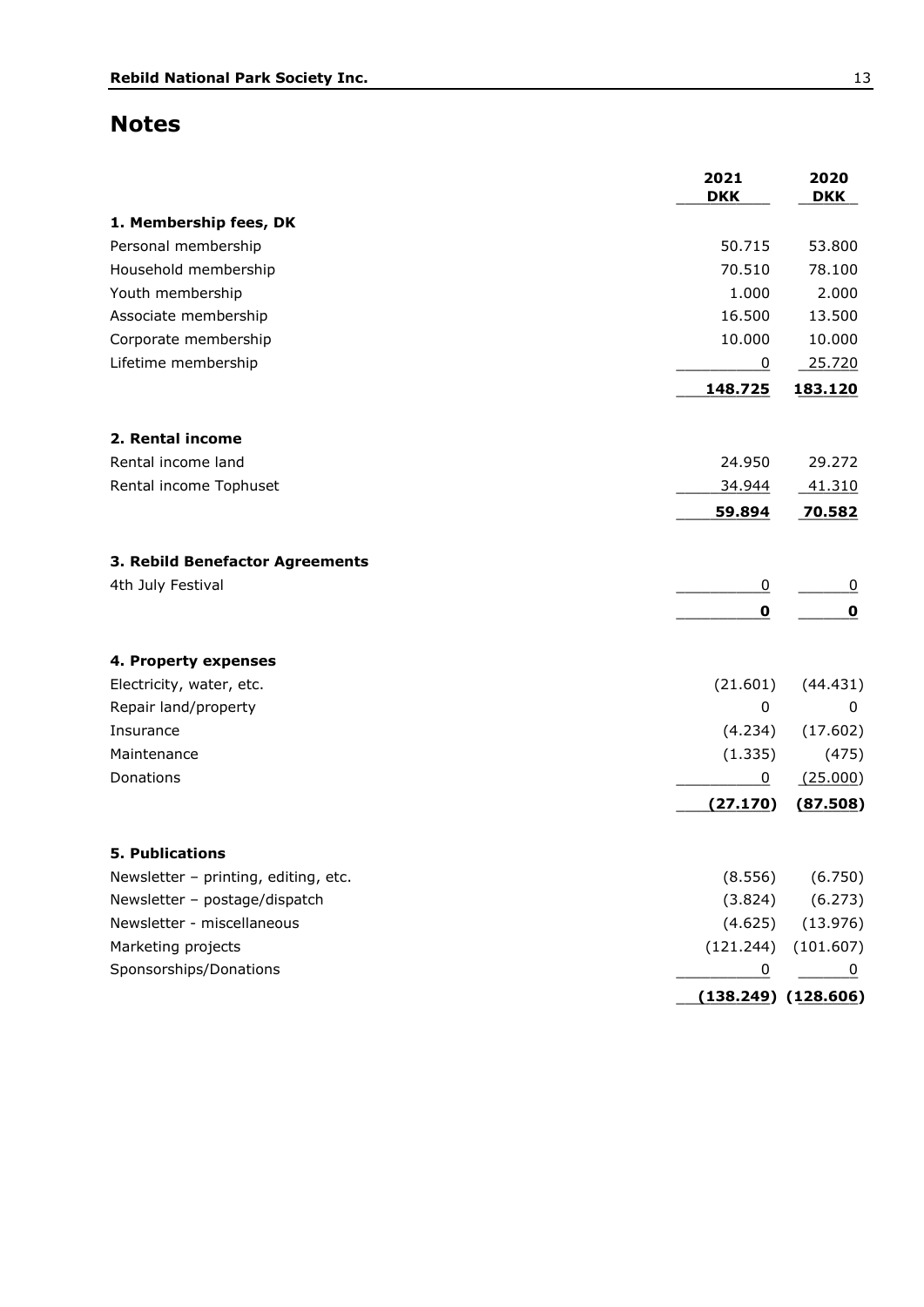### **Notes USD**

|                                      | 2021<br><b>DKK</b> | 2021<br><b>USD</b> |
|--------------------------------------|--------------------|--------------------|
| 1. Membership fees, DK               |                    |                    |
| Personal membership                  | 50.715             | 7.999              |
| Household membership                 | 70.510             | 11.121             |
| Youth membership                     | 1.000              | 158                |
| Associate membership                 | 16.500             | 2.603              |
| Corporate membership                 | 10.000             | 1.577              |
| Lifetime membership                  | $\pmb{0}$          | 0                  |
|                                      | 148.725            | 23.458             |
| 2. Rental income                     |                    |                    |
| Rental income land                   | 24.950             | 3.935              |
| Rental income Tophuset               | 34.944             | 5.512              |
|                                      | 59.894             | 9.447              |
| 3. Rebild Benefactor Agreements      |                    |                    |
| 4th July Festival                    | $\overline{0}$     | $\overline{0}$     |
|                                      | 0                  | $\mathbf 0$        |
| 4. Property expenses                 |                    |                    |
| Electricity, water, etc.             | (21.601)           | (3.407)            |
| Repair land/property                 | $\pmb{0}$          | 0                  |
| Insurance                            | (4.234)            | (668)              |
| Maintenance                          | (1.335)            | (210)              |
| Donations                            | 0                  | 0                  |
|                                      | (27.170)           | (4.285)            |
| 5. Publications                      |                    |                    |
| Newsletter - printing, editing, etc. | (8.556)            | (1.347)            |
| Newsletter - postage/dispatch        | (3.824)            | (603)              |
| Newsletter - miscellaneous           | (4.625)            | (729)              |
| Marketing projects                   | (121.244)          | (19.124)           |
| Sponsorships/Donations               | $\overline{0}$     | $\overline{0}$     |
|                                      | (138.249)          | (21.806)           |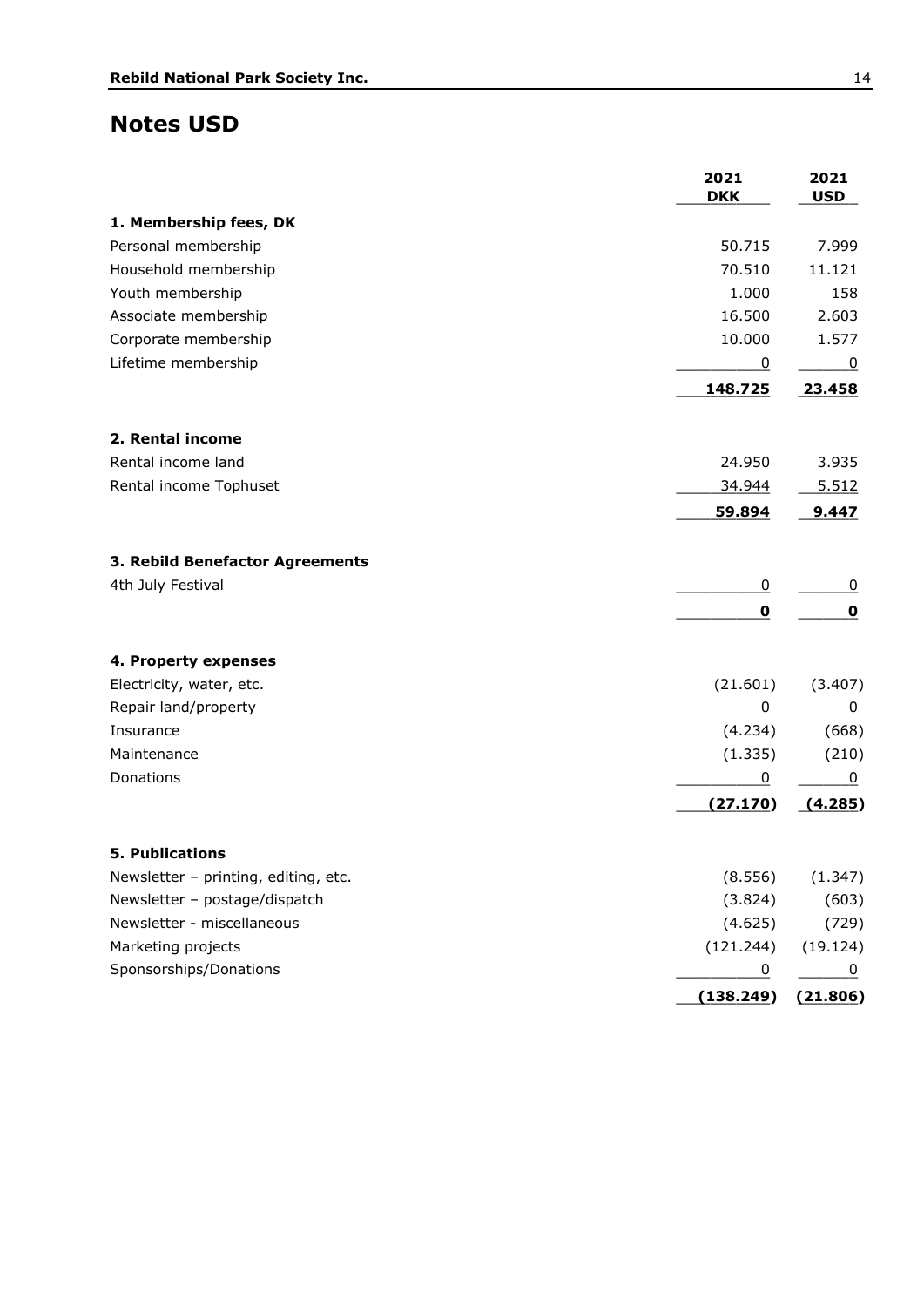# **Noter**

|                                              | 2021<br>kr.  | 2020<br>kr.             |
|----------------------------------------------|--------------|-------------------------|
| 6. Administrative expenses, DK               |              |                         |
| Payroll and staff costs                      | (250.366)    | (305.419)               |
| Postage and charges                          | (8.147)      | (11.805)                |
| Customs                                      | $\mathbf{0}$ | (758)                   |
| Phone/broadband                              | (7.568)      | (11.667)                |
| Audit and accounting assistance              | (24.444)     | (33.188)                |
| Bookkeeping                                  | (32.050)     | (27.513)                |
| Lawyer                                       | $\mathbf 0$  | 0                       |
| Insurance, membership fees and subscriptions | (15.145)     | (15.494)                |
| Bad debts                                    | 2.850        | (12.550)                |
| Office supplies                              | (10.919)     | (2.020)                 |
| IT expenses                                  | (98.694)     | (15.201)                |
| Advertising                                  | (2.667)      | (8.325)                 |
| Donations                                    | 136.777      | 0                       |
|                                              |              | $(310.373)$ $(443.940)$ |
| 7. Operation of Blokhuset (museum)           |              |                         |
| Admission fees                               | 2.700        | $\mathbf{0}$            |
| Sale of goods                                | 0            | 0                       |
| Alarm                                        | (2.798)      | (2.186)                 |
|                                              | (98)         | (2.186)                 |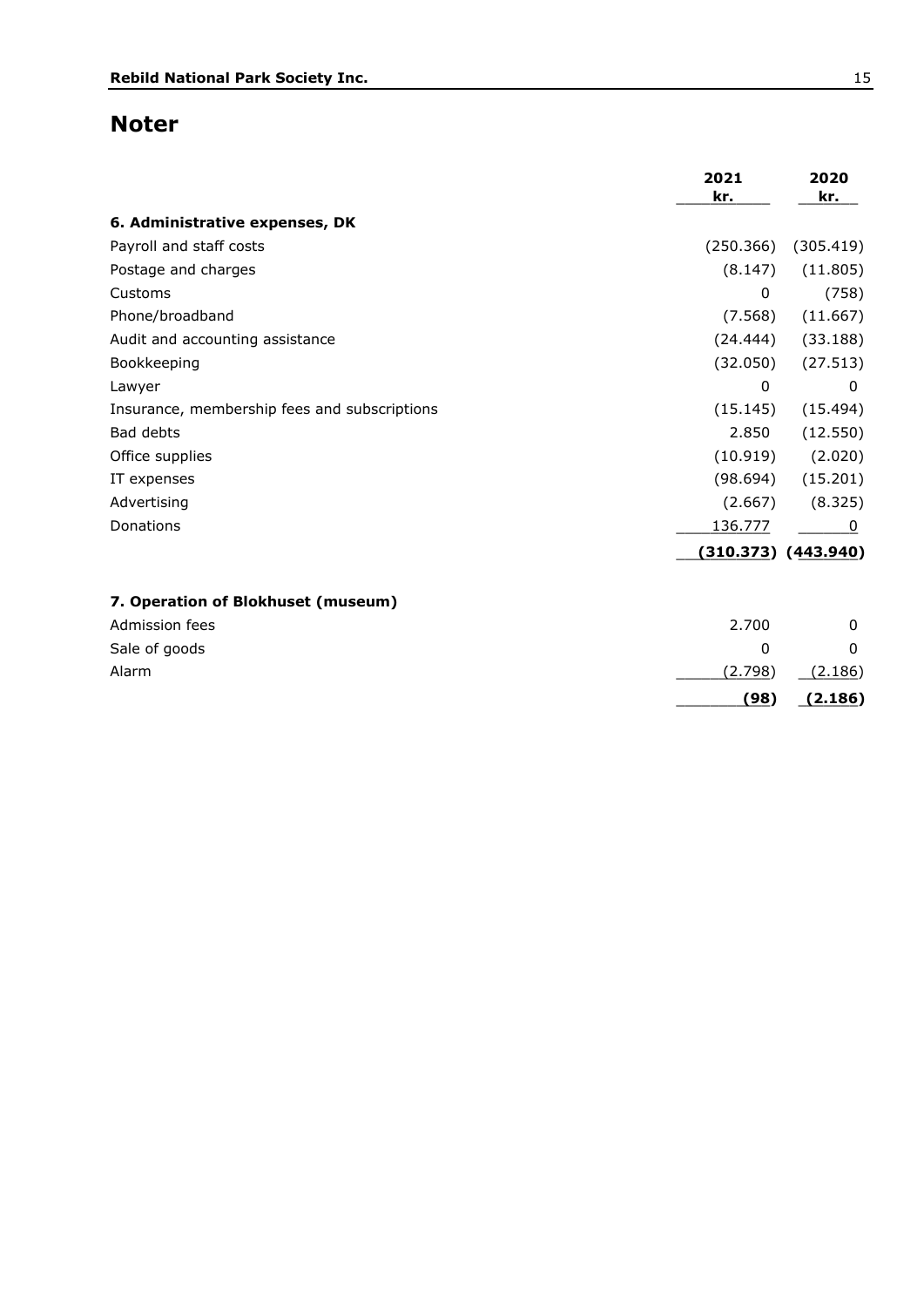### **Noter USD**

|                                              | 2021<br>kr.  | 2021<br><b>USD</b> |
|----------------------------------------------|--------------|--------------------|
| 6. Administrative expenses, DK               |              |                    |
| Payroll and staff costs                      | (250.366)    | (39.490)           |
| Postage and charges                          | (8.147)      | (1.285)            |
| Customs                                      | $\mathbf{0}$ | 0                  |
| Phone/broadband                              | (7.568)      | (1.194)            |
| Audit and accounting assistance              | (24.444)     | (3.856)            |
| Bookkeeping                                  | (32.050)     | (5.055)            |
| Lawyer                                       | 0            | 0                  |
| Insurance, membership fees and subscriptions | (15.145)     | (2.389)            |
| Bad debts                                    | 2.850        | (450)              |
| Office supplies                              | (10.919)     | (1.722)            |
| IT expenses                                  | (98.694)     | (15.567)           |
| Advertising                                  | (2.667)      | (421)              |
| Donations                                    | 136.777      | 21.574             |
|                                              | (310.373)    | (48.955)           |
| 7. Operation of Blokhuset (museum)           |              |                    |
| Admission fees                               | 2.700        | 426                |
| Sale of goods                                | 0            | 0                  |
| Alarm                                        | (2.798)      | (441)              |
|                                              | (98)         | (15)               |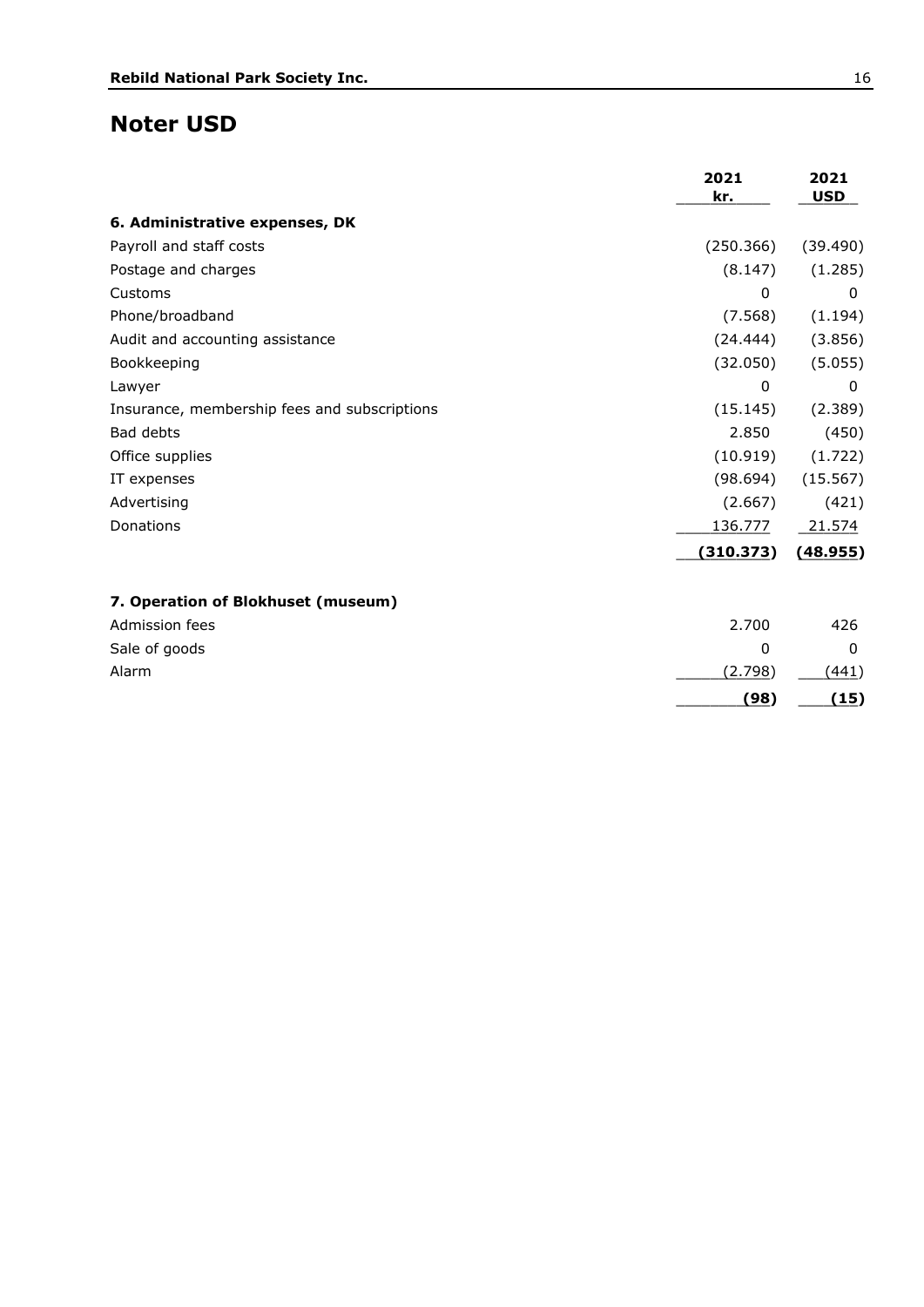# **Notes**

|                                                  | 2021<br><b>DKK</b> | 2020<br><b>DKK</b> |
|--------------------------------------------------|--------------------|--------------------|
| 8. 4th of July festival                          |                    |                    |
| Admission fees                                   | 53.100             | 0                  |
| Donations                                        | 194.144            | 186.179            |
| Income 4th of July festival                      | 247.244            | 186.179            |
| Stand, tent, toilets, etc.                       | (197.691)          | 0                  |
| Entertainment                                    | (61.322)           | 0                  |
| Guests/speakers                                  | (50.115)           | 0                  |
| Assistants                                       | (7.388)            | 0                  |
| Advertising                                      | (30.552)           | (2.009)            |
| Miscellaneous                                    | (13.671)           | (197)              |
| Marketing                                        | $\overline{0}$     | 0                  |
| Expenses 4th of July festival                    | (360.739)          | (2.206)            |
| 4th of July festival, net income / (net expense) | (113.495)          | 183.973            |
| 4th of July events                               |                    |                    |
| Tent lunch                                       | (10.102)           | 0                  |
| Galadinner 3rd July                              | (13.987)           | 0                  |
| Little Rebild                                    | (200)              | (222)              |
| Other events                                     | 5.953              | (8.302)            |
| Sale of Anniversary Book                         | 0                  | 0                  |
| Sale of "Rebild Bakker" book                     | 600                | 1.172              |
| Sale of posters                                  | 0                  | 280                |
| <b>Other 4th July events</b>                     | (17.736)           | (7.072)            |
| <b>Total 4th July events</b>                     | (131.231)          | 176.901            |
| 9. Equity                                        |                    |                    |
| Equity, beginning of year                        | 765.274            | 745.350            |
| Profit/loss for the year                         | (115.824)          | 19.924             |
| Equity, end of year                              | 649.450            | 765.274            |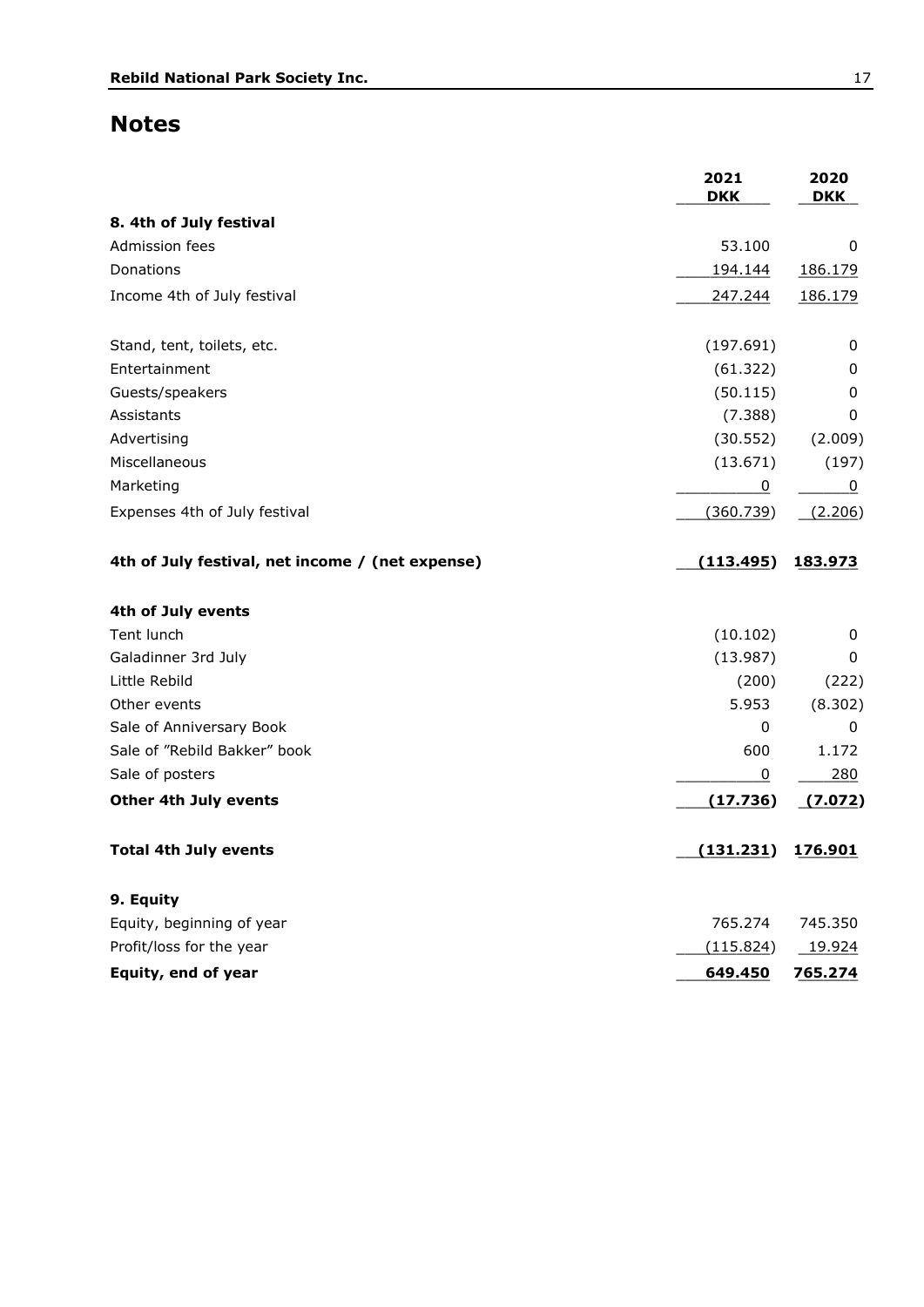### **Notes USD**

|                                                  | 2021<br><b>DKK</b> | 2021<br><b>USD</b> |
|--------------------------------------------------|--------------------|--------------------|
| 8. 4th of July festival                          |                    |                    |
| Admission fees                                   | 53.100             | 8.375              |
| Donations                                        | 194.144            | 30.622             |
| Income 4th of July festival                      | 247.244            | 38.997             |
| Stand, tent, toilets, etc.                       | (197.691)          | (31.182)           |
| Entertainment                                    | (61.322)           | (9.672)            |
| Guests/speakers                                  | (50.115)           | (7.905)            |
| Assistants                                       | (7.388)            | (1.165)            |
| Advertising                                      | (30.552)           | (4.819)            |
| Miscellaneous                                    | (13.671)           | (2.156)            |
| Marketing                                        | $\overline{0}$     | 0                  |
| Expenses 4th of July festival                    | (360.739)          | (56.899)           |
| 4th of July festival, net income / (net expense) | (113.495)          | (17.901)           |
| 4th of July events                               |                    |                    |
| Tent lunch                                       | (10.102)           | (1.593)            |
| Galadinner 3rd July                              | (13.987)           | (2.206)            |
| Little Rebild                                    | (200)              | (32)               |
| Other events                                     | 5.953              | (939)              |
| Sale of Anniversary Book                         | 0                  | 0                  |
| Sale of "Rebild Bakker" book                     | 600                | 95                 |
| Sale of posters                                  | 0                  | 0                  |
| Other 4th July events                            | (17.736)           | (2.787)            |
| <b>Total 4th July events</b>                     | (131.231)          | (20.699)           |
| 9. Equity                                        |                    |                    |
| Equity, beginning of year                        | 765.274            | 120.706            |
| Profit/loss for the year                         | (115.824)          | (18.269)           |
| Equity, end of year                              | 649.450            | 102.437            |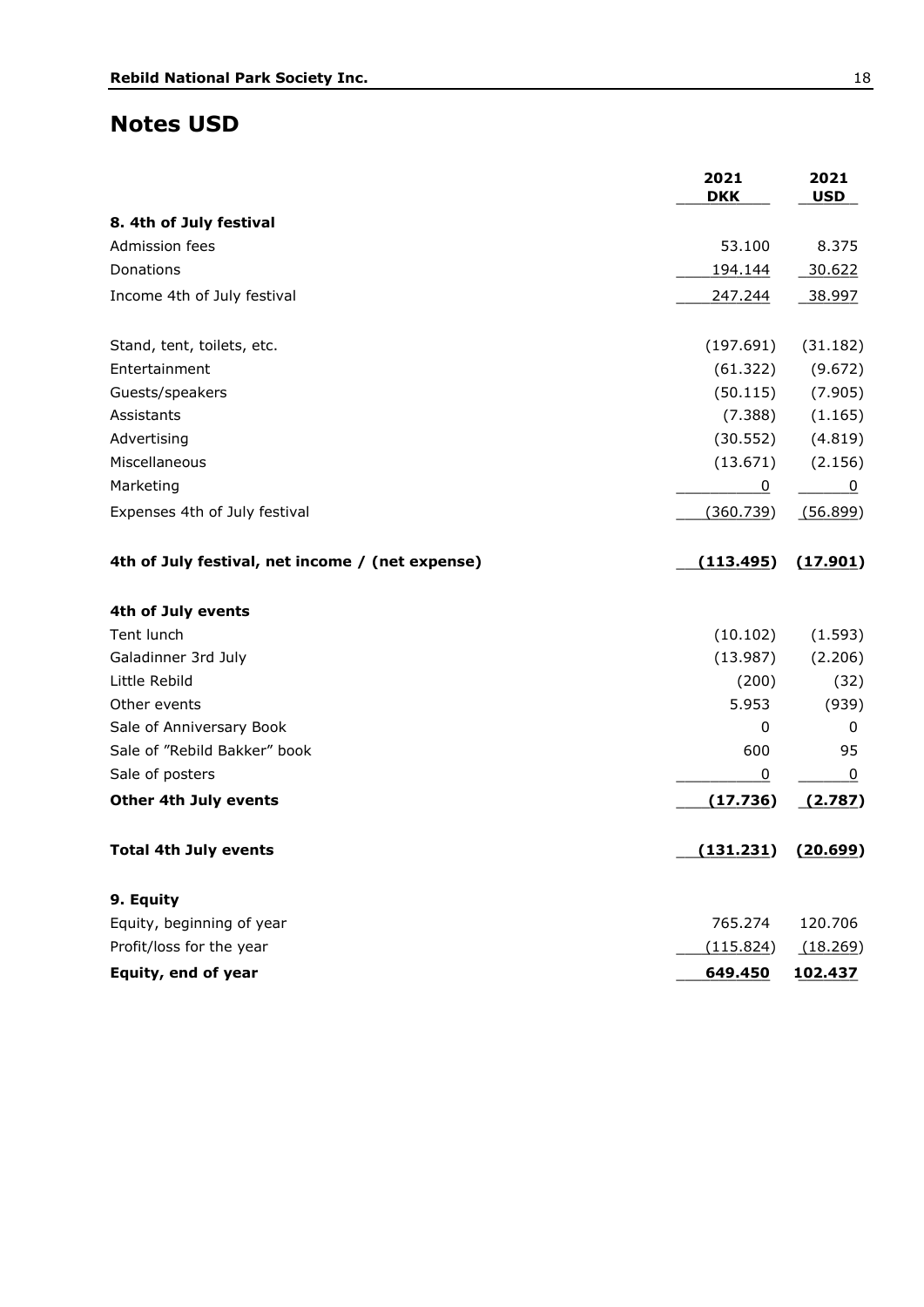### **Notes**

|                                     | <b>Realized</b><br>2021<br><b>USD</b> | <b>Realized</b><br>2020<br><b>USD</b> |
|-------------------------------------|---------------------------------------|---------------------------------------|
| 10. Financial report                |                                       |                                       |
| American account                    |                                       |                                       |
| Membership dues                     | 16,850                                | 21.427                                |
| Donations to Rebild USA             | 27.560                                | 4.915                                 |
| <b>Benefactor Payments</b>          | 1.500                                 | 13.500                                |
| Life Members                        | 6.000                                 | 4.500                                 |
| Flag donations                      | 400                                   | 1.200                                 |
| <b>Paver Donations</b>              | 0                                     | 2.400                                 |
| Skoleskibet Danmark DVD's           | 250                                   | 60                                    |
| Advertising - Donation              | $\mathbf{0}$                          | 450                                   |
| Book "Rebild Bakker"                | $\mathbf{0}$                          | 10.050                                |
| Hiking for Danish America Donations | $\mathbf{0}$                          | 1.925                                 |
| Peter Orum Pledge                   | 15                                    | $\mathbf{0}$                          |
| Rebild T-shirt                      | 1.070                                 | 0                                     |
| <b>Total income</b>                 | 53.645                                | 60.427                                |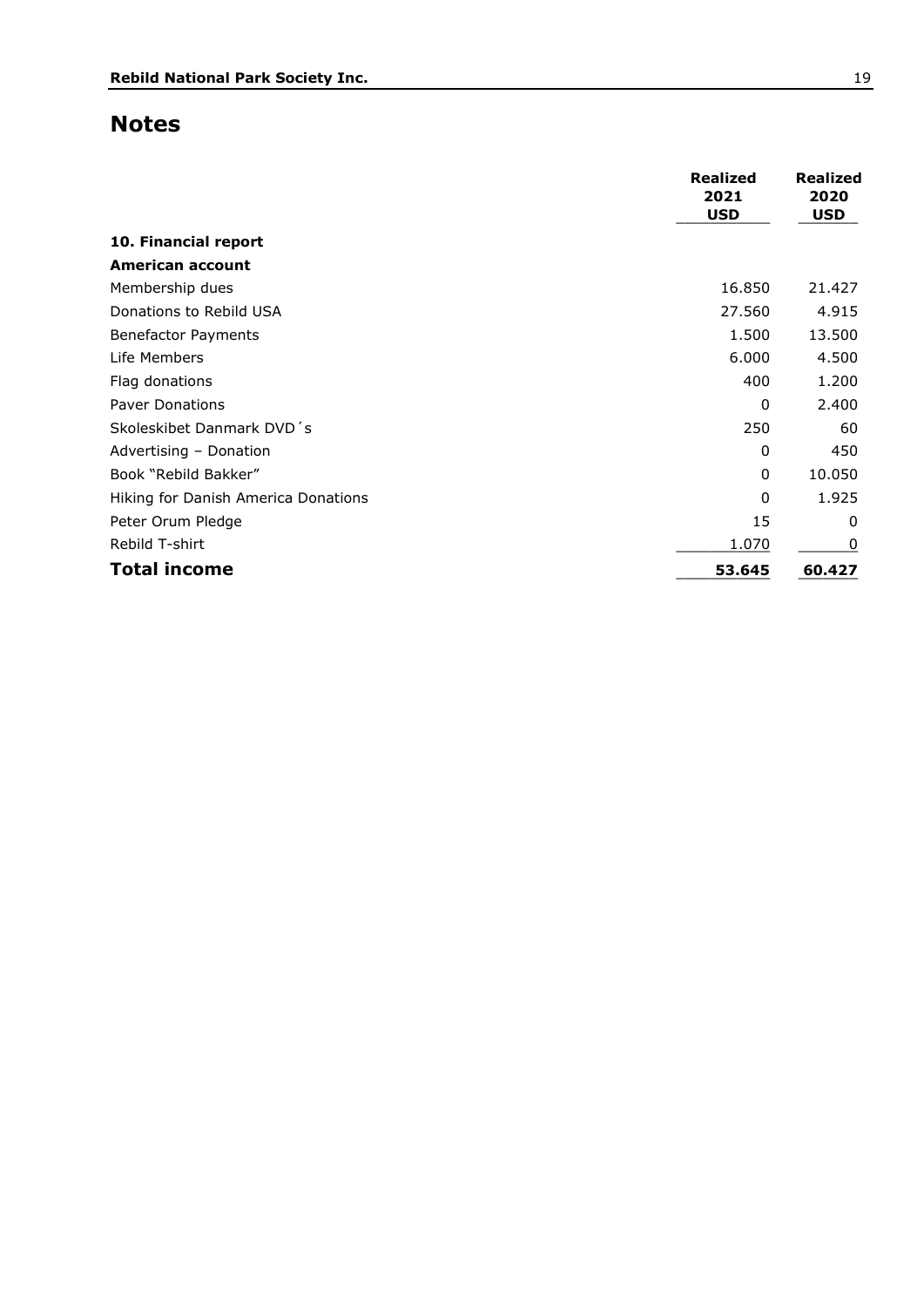### **Notes DKK**

|                                     | <b>Realized</b><br>2021<br><b>USD</b> | <b>Realized</b><br>2021<br><b>DKK</b> |
|-------------------------------------|---------------------------------------|---------------------------------------|
| 10. Financial report                |                                       |                                       |
| American account                    |                                       |                                       |
| Membership dues                     | 16.850                                | 106.829                               |
| Donations to Rebild USA             | 27.560                                | 174.730                               |
| <b>Benefactor Payments</b>          | 1.500                                 | 9.510                                 |
| Life Members                        | 6.000                                 | 38.040                                |
| Flag donations                      | 400                                   | 2.536                                 |
| <b>Paver Donations</b>              | 0                                     | 0                                     |
| Skoleskibet Danmark DVD's           | 250                                   | 1.585                                 |
| Advertising - Donation              | 0                                     | 0                                     |
| Book "Rebild Bakker"                | 0                                     | 0                                     |
| Hiking for Danish America Donations | $\Omega$                              | 0                                     |
| Peter Orum Pledge                   | 15                                    | 95                                    |
| Rebild T-shirt                      | 1.070                                 | 6.784                                 |
| <b>Total income</b>                 | 53.645                                | 340.109                               |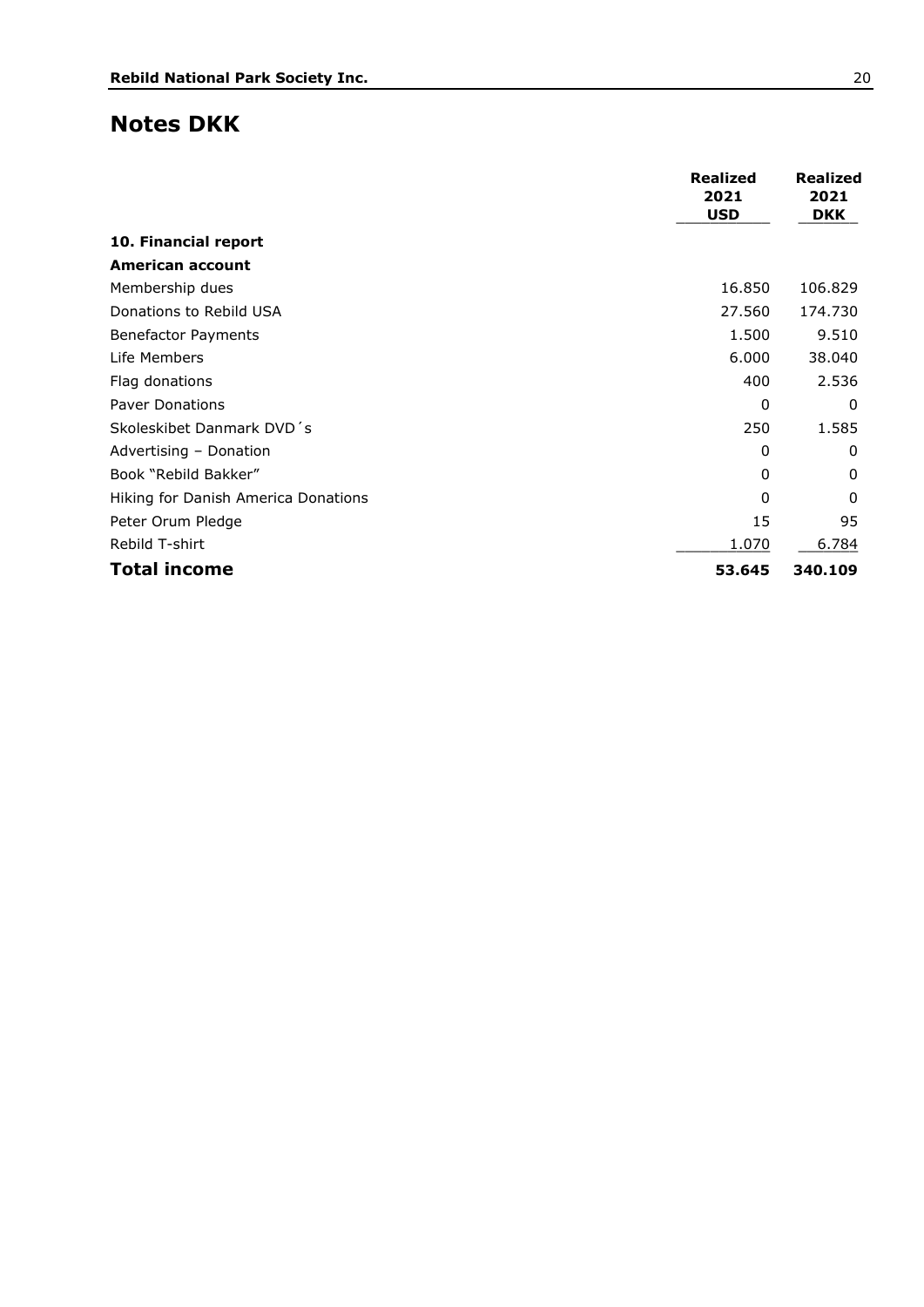### **Noter**

|                                                        | <b>Realized</b><br>2021<br><b>USD</b> | <b>Realized</b><br>2020<br><b>USD</b> |
|--------------------------------------------------------|---------------------------------------|---------------------------------------|
| 10. Financial report                                   |                                       |                                       |
| Secretary salary                                       | (12.000)                              | (12.000)                              |
| Office supplies                                        | (435)                                 | (836)                                 |
| Office expenses/phone                                  | (388)                                 | (404)                                 |
| Mailings, USPS Postage & Shipping Charges              | (1.340)                               | (1.160)                               |
| Printing of Rebild News                                | (1.739)                               | (2.053)                               |
| Illinois Secretary of state Annual Fee/license         | (25)                                  | (25)                                  |
| Rebild Annual Insurance payment                        | (1.339)                               | (1.301)                               |
| Travel and hotel Annual Membership Meeting             | (1.250)                               | 0                                     |
| Travel to Denmark for Rebild Festival and Meetings     | $\Omega$                              | (541)                                 |
| Bank Fees / Wire transfers                             | (150)                                 | (150)                                 |
| Wire transfer from Rebild USA to Rebild Denmark        | (40.000)                              | (20.000)                              |
| Accounting fee (including IL and Federal Tax Fillings) | (7.365)                               | (6.975)                               |
| <b>Website Fees</b>                                    | (261)                                 | (207)                                 |
| Payment to Peter Flinch for Skoleskibet Danmark DVD's  | $\Omega$                              | 0                                     |
| Advertising                                            | (75)                                  | (455)                                 |
| Wire transfer to Mortensen/Adamsen for Rebild Book     | 0                                     | (13.000)                              |
| Half of Baseball Game Deposit                          | (1.880)                               | 0                                     |
| <b>Total expenses</b>                                  | (68.247)                              | (59.107)                              |
| <b>Net Income</b>                                      | (14.602)                              | 1.320                                 |
| Balance January 1, 2021                                | 16.605                                | 15.285                                |
| <b>Balance December 31, 2021</b>                       | 2.003                                 | 16.605                                |

Linda Steffensen, Secretary

Financial Report – American account, is prepared and recognized according to the specifications received from the Association's US branch. Administration and bookkeeping in the US branch are handled by Secretary Linda Steffensen. No separate auditor's report has been issued on the financial disclosures from the US branch.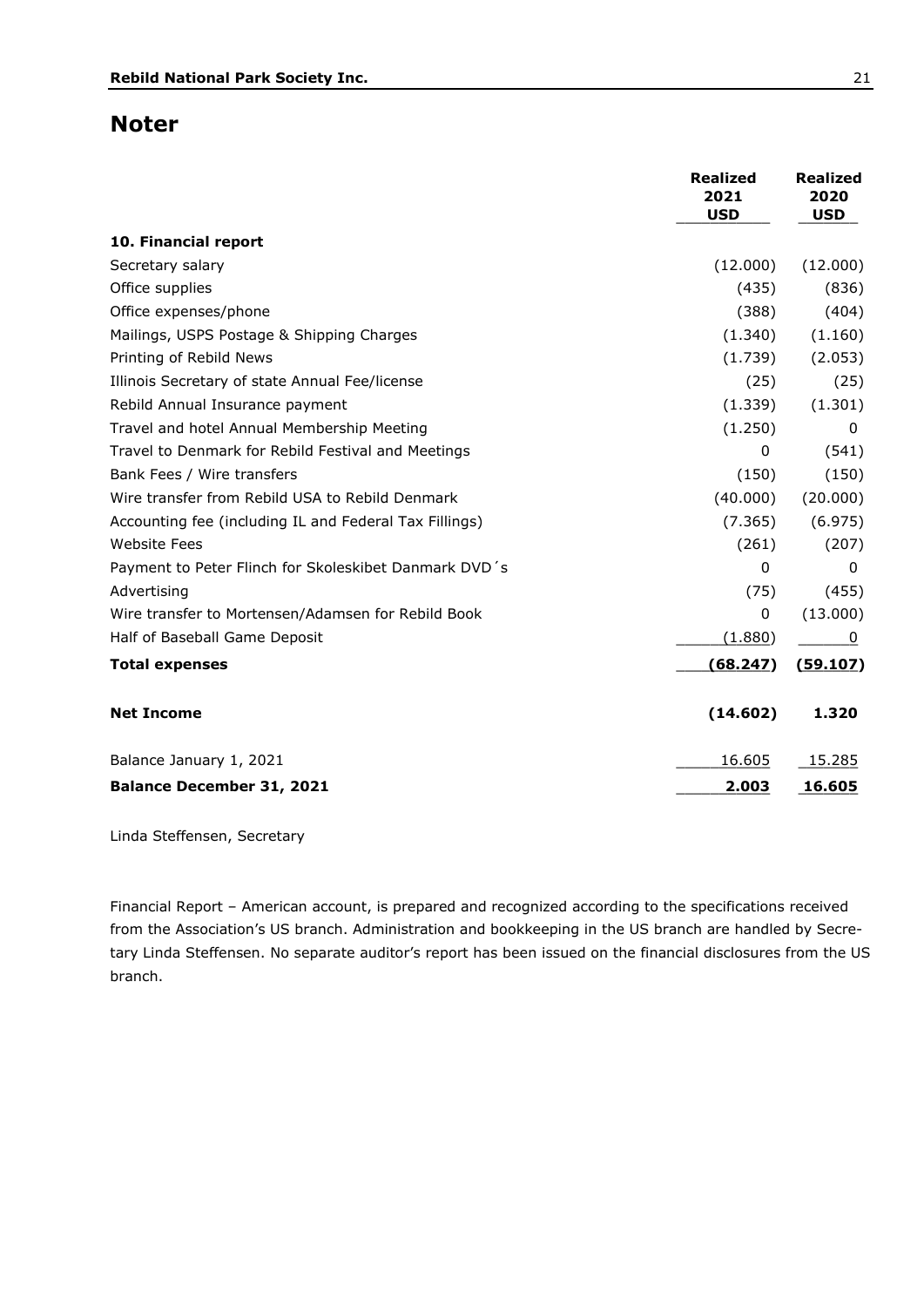### **Noter USD**

|                                                        | <b>Realized</b><br>2021<br><b>USD</b> | <b>Realized</b><br>2021<br><b>DKK</b> |
|--------------------------------------------------------|---------------------------------------|---------------------------------------|
| 10. Financial report                                   |                                       |                                       |
| Secretary salary                                       | (12.000)                              | (76.080)                              |
| Office supplies                                        | (435)                                 | (2.758)                               |
| Office expenses/phone                                  | (388)                                 | (2.460)                               |
| Mailings, USPS Postage & Shipping Charges              | (1.340)                               | (8.496)                               |
| Printing of Rebild News                                | (1.739)                               | (11.025)                              |
| Illinois Secretary of state Annual Fee/license         | (25)                                  | (159)                                 |
| Rebild Annual Insurance payment                        | (1.339)                               | (8.489)                               |
| Travel and hotel Annual Membership Meeting             | (1.250)                               | (7.925)                               |
| Travel to Denmark for Rebild Festival and Meetings     | 0                                     | 0                                     |
| Bank Fees / Wire transfers                             | (150)                                 | (951)                                 |
| Wire transfer from Rebild USA to Rebild Denmark        | (40.000)                              | (253.600)                             |
| Accounting fee (including IL and Federal Tax Fillings) | (7.365)                               | (46.694)                              |
| <b>Website Fees</b>                                    | (261)                                 | (1.655)                               |
| Payment to Peter Flinch for Skoleskibet Danmark DVD's  | $\Omega$                              | 0                                     |
| Advertising                                            | (75)                                  | (476)                                 |
| Wire transfer to Mortensen/Adamsen for Rebild Book     | 0                                     | 0                                     |
| Half of Baseball Game Deposit                          | (1.880)                               | (11.919)                              |
| <b>Total expenses</b>                                  |                                       | $(68.247)$ $(432.686)$                |
| <b>Net Income</b>                                      | (14.602)                              | (92.577)                              |
| Balance January 1, 2021                                | 16.605                                | 105.276                               |
| <b>Balance December 31, 2021</b>                       | 2.003                                 | 12.699                                |

Linda Steffensen, Secretary

Financial Report – American account, is prepared and recognized according to the specifications received from the Association's US branch. Administration and bookkeeping in the US branch are handled by Secretary Linda Steffensen. No separate auditor's report has been issued on the financial disclosures from the US branch.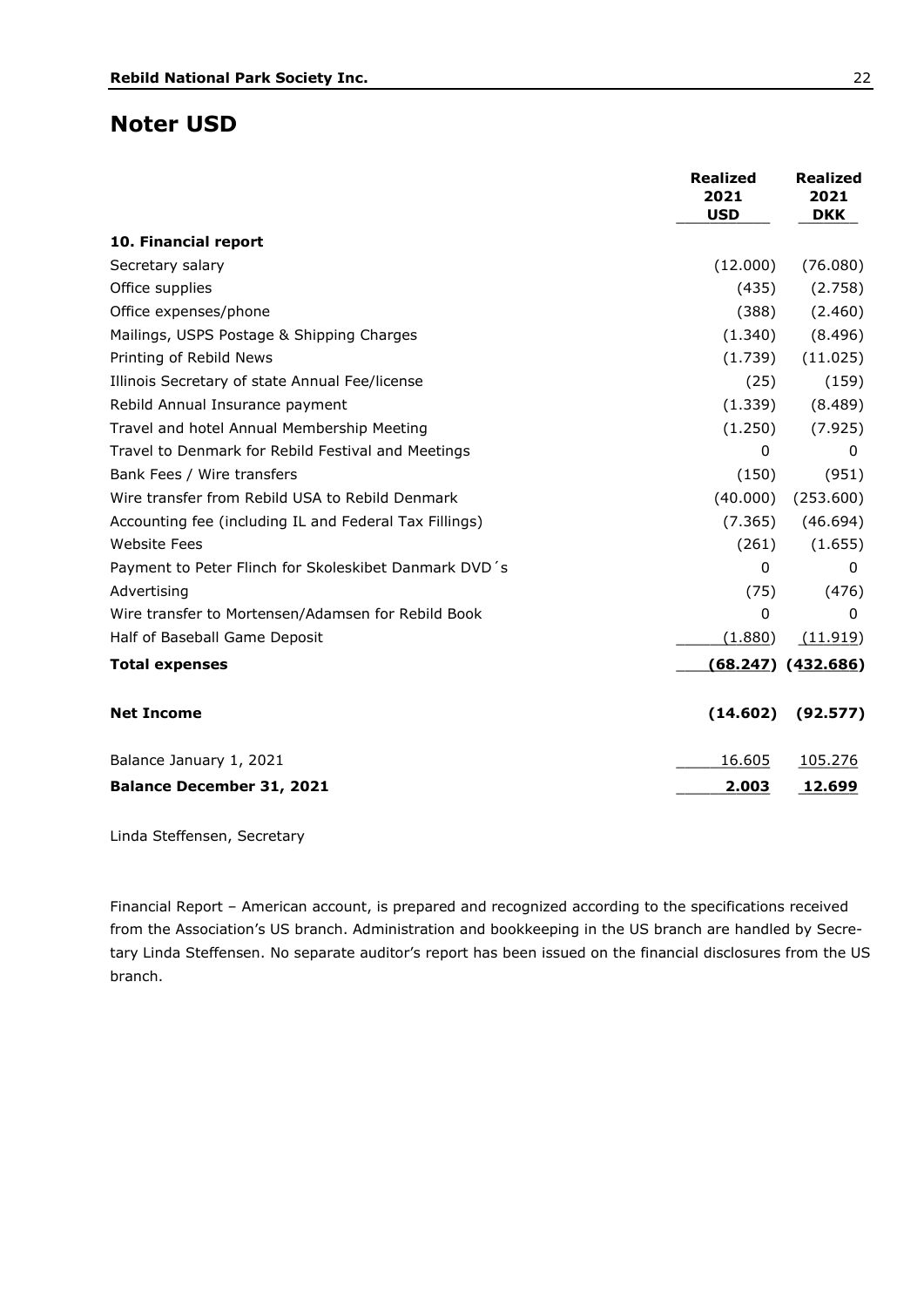## **Accounting policies**

The annual report is presented in accordance with the provisions of the Danish Financial Statements Act governing reporting class A enterprises.

The financial statements are presented according to the same accounting policies as last year.

In addition to a shared income statement and balance sheet of Rebild National Park Society Inc. the annual report includes a separate statement for the administration in the US.

Apart from the separate statement for the US administration, the annual report is presented in Danish kroner.

### **Recognition and measurement**

Assets are recognized in the balance sheet when it is probable as a result of a prior event that future economic benefits will flow to the Society, and the value of the asset can be measured reliably.

Liabilities are recognized in the balance sheet when the Society has a legal or constructive obligation as a result of a prior event, and it is probable that future economic benefits will flow out of the Society, and the value of the liability can be measured reliably.

On initial recognition, assets and liabilities are measured at cost. Measurement subsequent to initial recognition is effected as described below for each financial statement item.

Anticipated risks and losses that arise before the time of presentation of the annual report and that confirm or invalidate affairs and conditions existing at the balance sheet date are considered at recognition and measurement.

Income is recognized in the income statement when earned, whereas costs are recognized by the amounts attributable to this financial year.

### **Foreign currency translation**

On initial recognition, foreign currency transactions are translated applying the exchange rate at the transaction date. Receivables, payables and other monetary items denominated in foreign currencies that have not been settled at the balance sheet date are translated using the exchange rate at the balance sheet date. Exchange differences that arise between the rate at the transaction date and the rate in effect at the payment date, or the balance sheet date, are recognized in the income statement as financial income or financial expenses.

### **Income statement**

### **Revenue**

Revenue comprises total revenue for the year. Revenue is recognized net of VAT, duties and sales discounts.

# **Accounting policies**

### **Expenses**

Expenses comprise expenses relating to the continuous operations, maintenance as well as expenses realting to distribution, advertising, administration, etc.